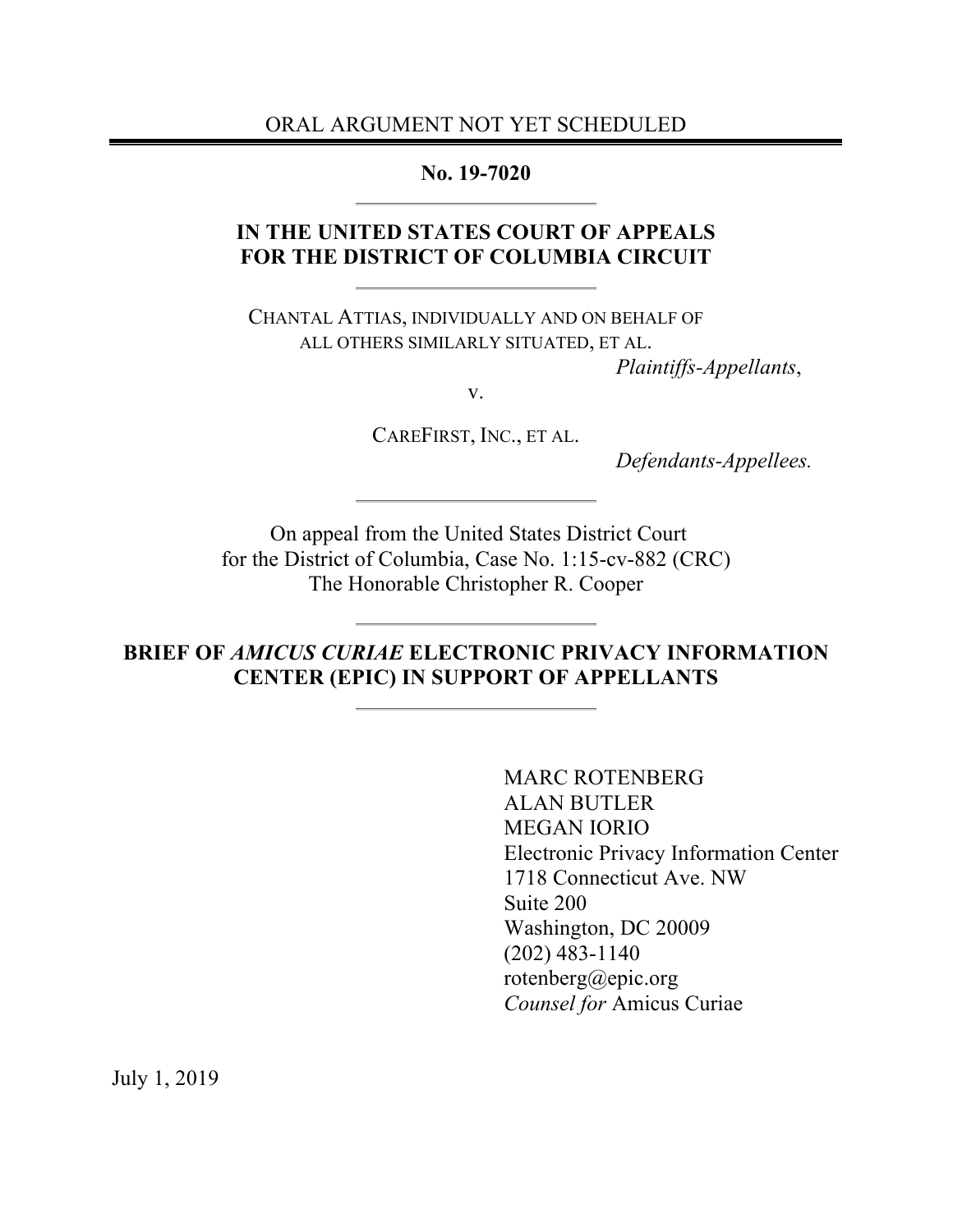#### **CERTIFICATE AS TO PARTIES, RULINGS, AND RELATED CASES**

Pursuant to D.C. Circuit Rule 28(a)(1), *Amicus Curiae* Electronic Privacy Information Center ("EPIC") certifies that:

#### **A. Parties, Interveners, and Amici**

Except for *Amicus Curiae* EPIC, all parties, interveners, and *amici* appearing

before the district court and in this Court are set forth in the Brief of Appellants.

## **B. Ruling under Review**

References to the ruling at issue appear in the Brief of Appellants.

#### **C. Related Cases**

The instant case was previously presented to this Court in Case No. 16-7108.

The Court entered an opinion on August 1, 2017, reversing the lower court's

August 10, 2016 order and remanding the case for further proceedings.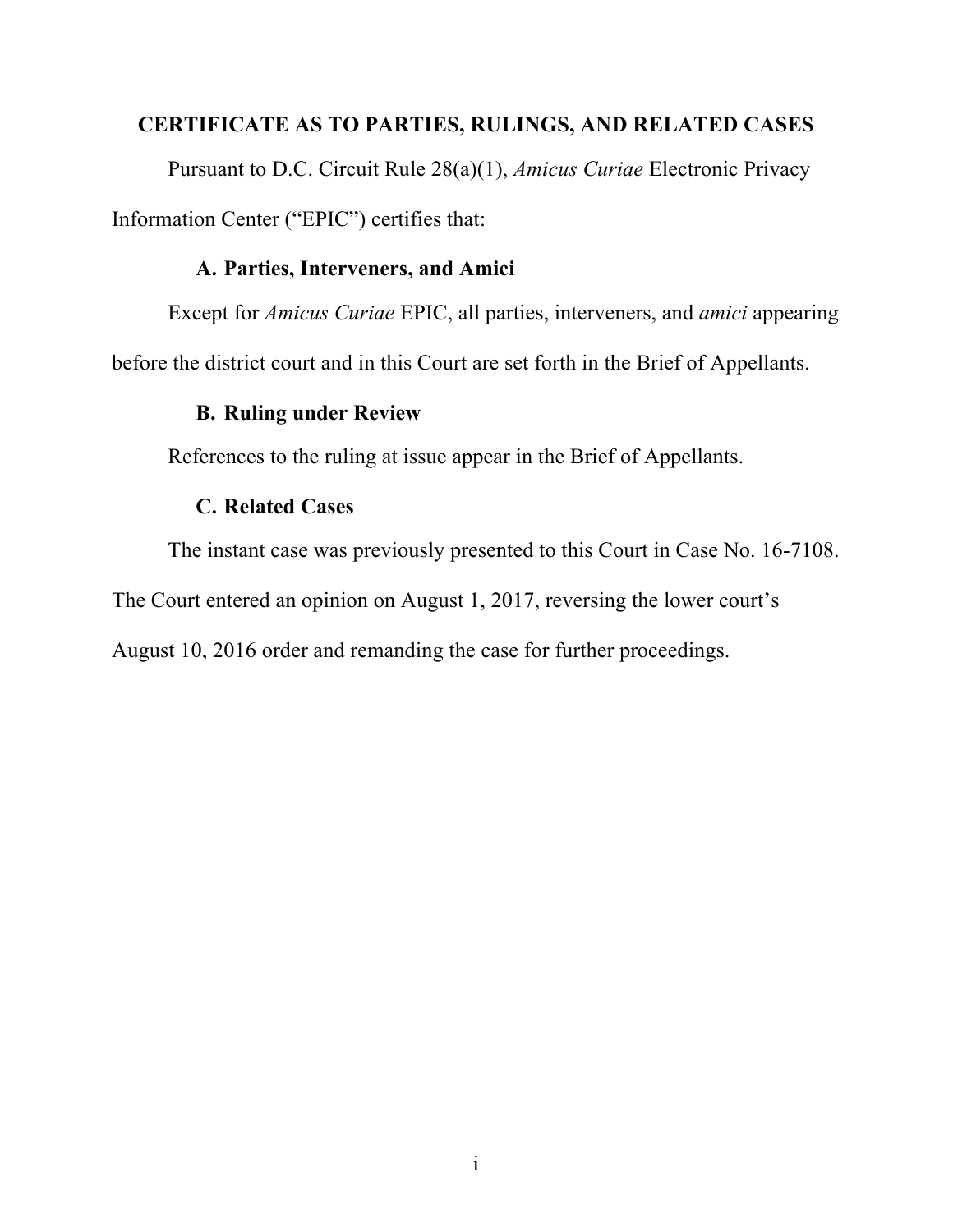## **CORPORATE DISCLOSURE STATEMENT**

Pursuant to Federal Rule of Appellate Procedure 26.1 and D.C. Circuit Rules

27(a)(4) and 28(a)(1)(A), *Amicus Curiae* EPIC submits the following corporate

disclosure statement:

EPIC does not have a parent, subsidiary, or affiliate. EPIC has never issued shares or debt securities to the public.

> */s/ Alan Butler* ALAN BUTLER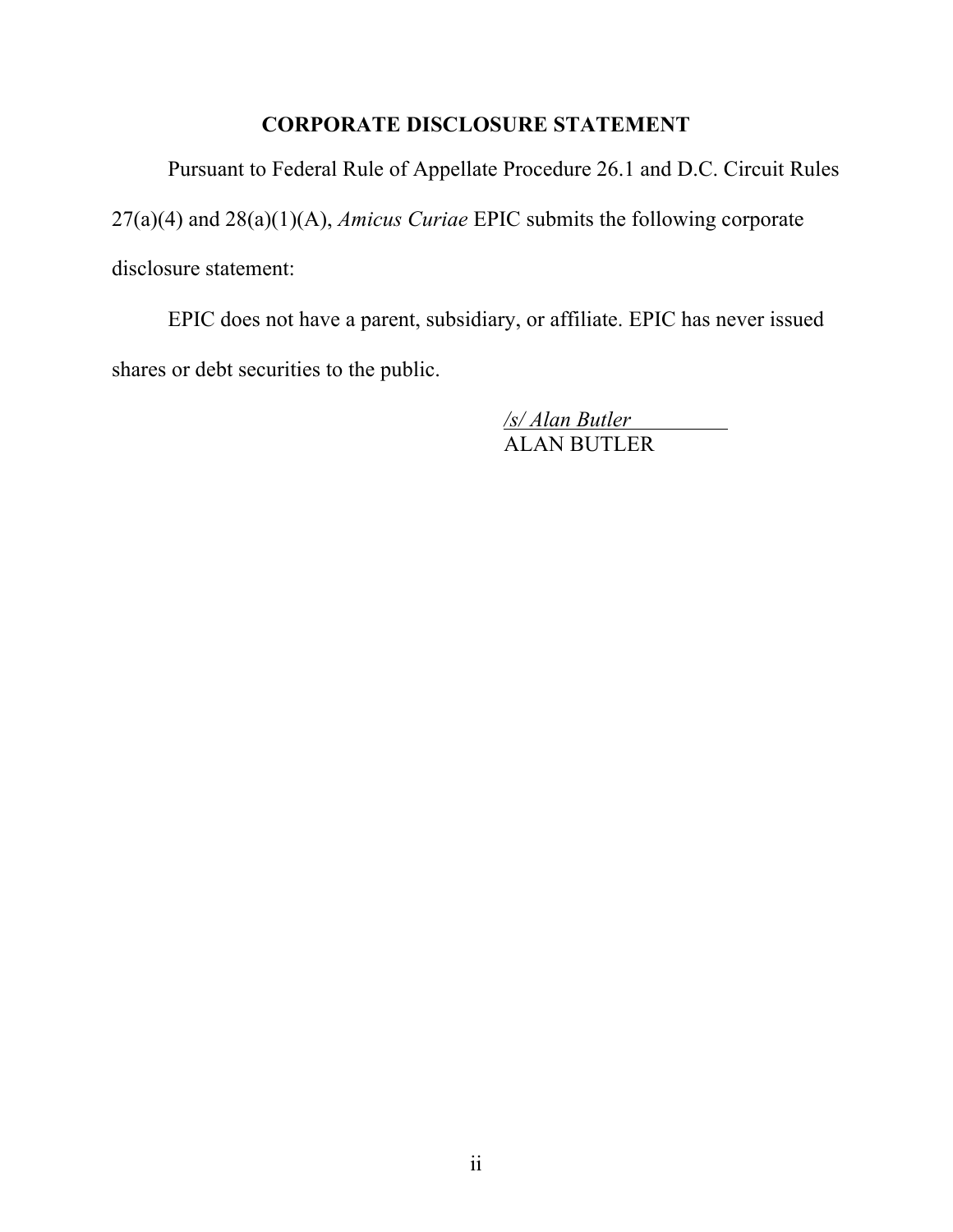# **TABLE OF CONTENTS**

|     |                                                                | CERTIFICATE AS TO PARTIES, RULINGS, AND RELATED CASES  i                                                                     |  |
|-----|----------------------------------------------------------------|------------------------------------------------------------------------------------------------------------------------------|--|
|     |                                                                |                                                                                                                              |  |
|     |                                                                |                                                                                                                              |  |
|     |                                                                |                                                                                                                              |  |
|     |                                                                |                                                                                                                              |  |
|     |                                                                |                                                                                                                              |  |
|     |                                                                |                                                                                                                              |  |
| I.  | Consumers in the District of Columbia are facing a data breach |                                                                                                                              |  |
|     | A.                                                             | The breach of the largest insurance provider in D.C. is part of a                                                            |  |
|     | <b>B.</b>                                                      | Data breaches impose significant financial costs on D.C.                                                                     |  |
|     | $C_{\cdot}$                                                    | The D.C. Government has identified safeguarding the privacy                                                                  |  |
|     | D.                                                             | Liability rules should ensure that businesses invest in data<br>protection measures to combat the threat of data breach.  12 |  |
| II. | Courts in the District of Columbia should recognize a duty of  |                                                                                                                              |  |
|     | A.                                                             | The duty of reasonable data protection is consistent with tort                                                               |  |
|     | <b>B.</b>                                                      | Imposing a duty of reasonable data protection is necessary to                                                                |  |
| Ш.  |                                                                | Consumers suffer actual damages when a data breach forces them                                                               |  |
|     |                                                                |                                                                                                                              |  |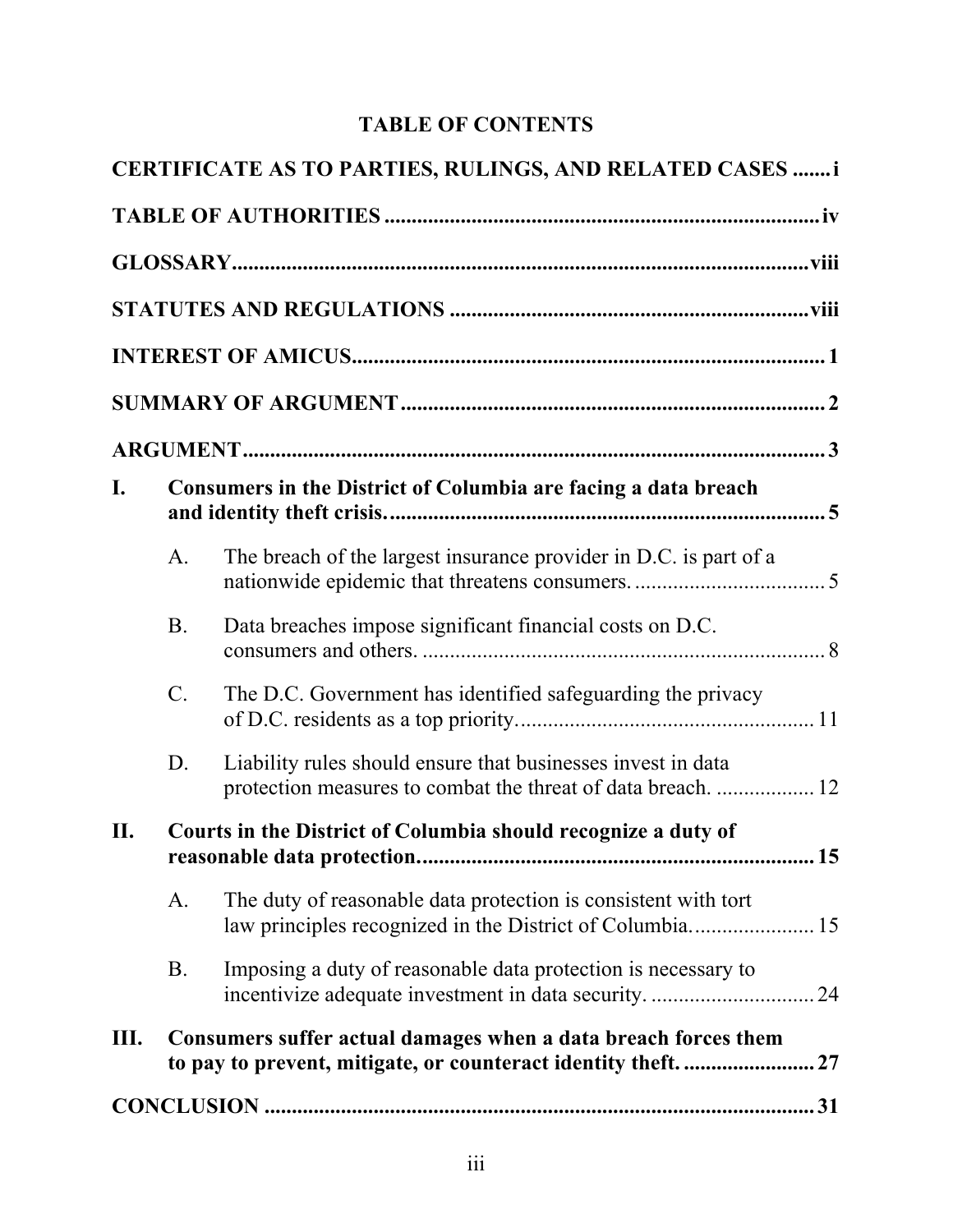# **TABLE OF AUTHORITIES1**

| Cases                                                               |  |
|---------------------------------------------------------------------|--|
| Attias v. CareFirst, Inc.,                                          |  |
|                                                                     |  |
| Attias v. CareFirst, Inc.,                                          |  |
|                                                                     |  |
| Daly v. Metropolitan Life Insurance Co.,                            |  |
|                                                                     |  |
| * Dittman v. UPMC,                                                  |  |
|                                                                     |  |
| Doe v. Chao,                                                        |  |
|                                                                     |  |
| FAA v. Cooper,                                                      |  |
|                                                                     |  |
| Friends of the Earth, Inc. v. Laidlaw Envtl. Serv. (TOC), Inc.,     |  |
|                                                                     |  |
| Hedgepeth v. Whitman Walker Clinic,                                 |  |
|                                                                     |  |
| In re Arby's Restaurant Group, Inc. Litigation, No. 1:17-cv-514-AT, |  |
|                                                                     |  |
| In re Equifax, Inc., Customer Data Sec. Breach Litig.,              |  |
|                                                                     |  |
| * In re Office of Personnel Management Data Sec. Breach Litig.,     |  |
|                                                                     |  |
| In re Sony Gaming Networks & Customer Data Sec. Breach Litig.,      |  |
|                                                                     |  |
| Jones v. Commerce Bancorp, Inc., No. 06-cv-835-HB,                  |  |
|                                                                     |  |
| Owens v. Republic of Sudan,                                         |  |
|                                                                     |  |
| Randolph v. ING Life Ins. and Annuity Co.,                          |  |
|                                                                     |  |
| Spade v. United States,                                             |  |
|                                                                     |  |
| <b>Statutes</b>                                                     |  |
|                                                                     |  |
|                                                                     |  |

l

 $1$  Authorities upon which we chiefly rely are marked with a  $*$ .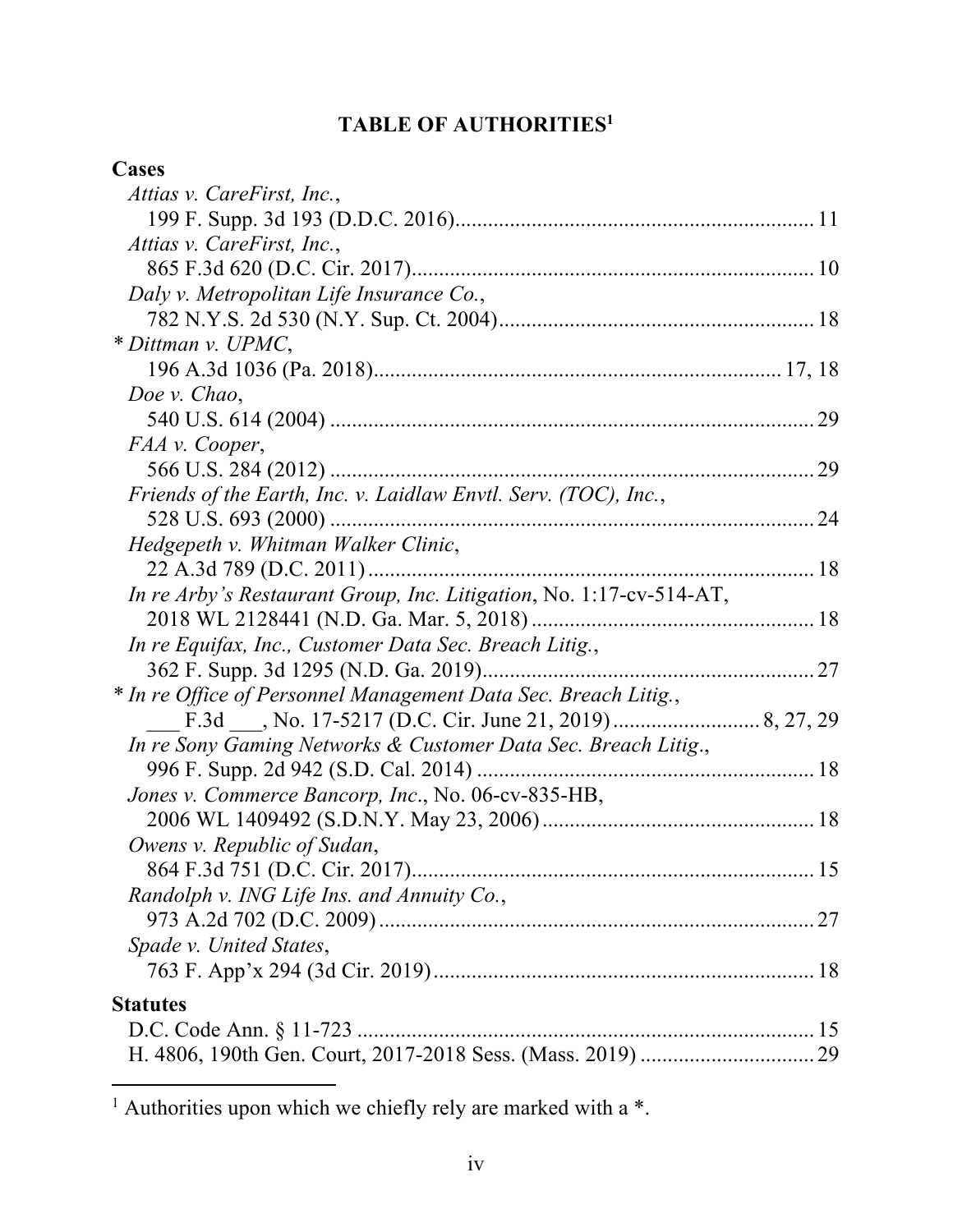# **Other Authorities**

| Alessandro Acquisti & Sasha Romanosky, Privacy Costs and                  |         |
|---------------------------------------------------------------------------|---------|
| Personal Data Protection: Economic and Legal Perspectives, 24             |         |
|                                                                           | 26      |
| Benjamin Dean, Why Companies Have Little Incentive to Invest in           |         |
|                                                                           | 25      |
| Bill Bostock, All the Hotels Affected by the Marriott Data Breach         |         |
| that Affected 500 Million Consumers, Bus. Insider (Nov. 30,               |         |
|                                                                           | .7<br>. |
| Brief of Amicus Curiae Electronic Privacy Information Center              |         |
| (EPIC) and Thirty-Three Technical Experts and Legal Scholars in           |         |
| Support of Respondent 23–29, FTC v. Wyndham, 799 F.3d 236                 |         |
| $(3d$ Cir. 2015) (No. 14-3514)                                            |         |
| CareFirst, CareFirst Announces "Phishing" Email Incident; 6,800           |         |
|                                                                           |         |
| Comput. Emergency Readiness Team, TA15-119, Alert: Top 30                 |         |
|                                                                           |         |
| * Danielle Keats Citron, Mainstreaming Privacy Torts, 98 Cal. L.          |         |
| Rev. 1805 (2010)                                                          |         |
| * Danielle Keats Citron, Reservoirs of Danger: the Evolution of           |         |
| Public and Private Law at the Dawn of the Information Age, 80             |         |
|                                                                           |         |
| Dep't of Homeland Sec., Data Privacy and Integrity Advisory               |         |
| Comm., Report 2017-01, Best Practices for Notifying Affected              |         |
|                                                                           |         |
| Erika Harrell, Bureau of Justice Statistics, Victims of Identity Theft,   |         |
|                                                                           |         |
| * Erika Harrell, Bureau of Justice Statistics, Victims of Identity Theft, |         |
|                                                                           |         |
| Experian Data Breach Resolution, Data Breach Response Guide               |         |
|                                                                           |         |
| Fed. Trade Comm'n, Consumer Information, Identity Theft: A                |         |
|                                                                           |         |
| Fed. Trade Comm'n, Consumer Sentinel Network Data Book 2017               |         |
|                                                                           |         |
| Fed. Trade Comm'n, Consumer Sentinel Network Data Book 2018               |         |
|                                                                           |         |
| Fed. Trade Comm'n, Data Breach Response: A Guide for Business             |         |
|                                                                           |         |
|                                                                           |         |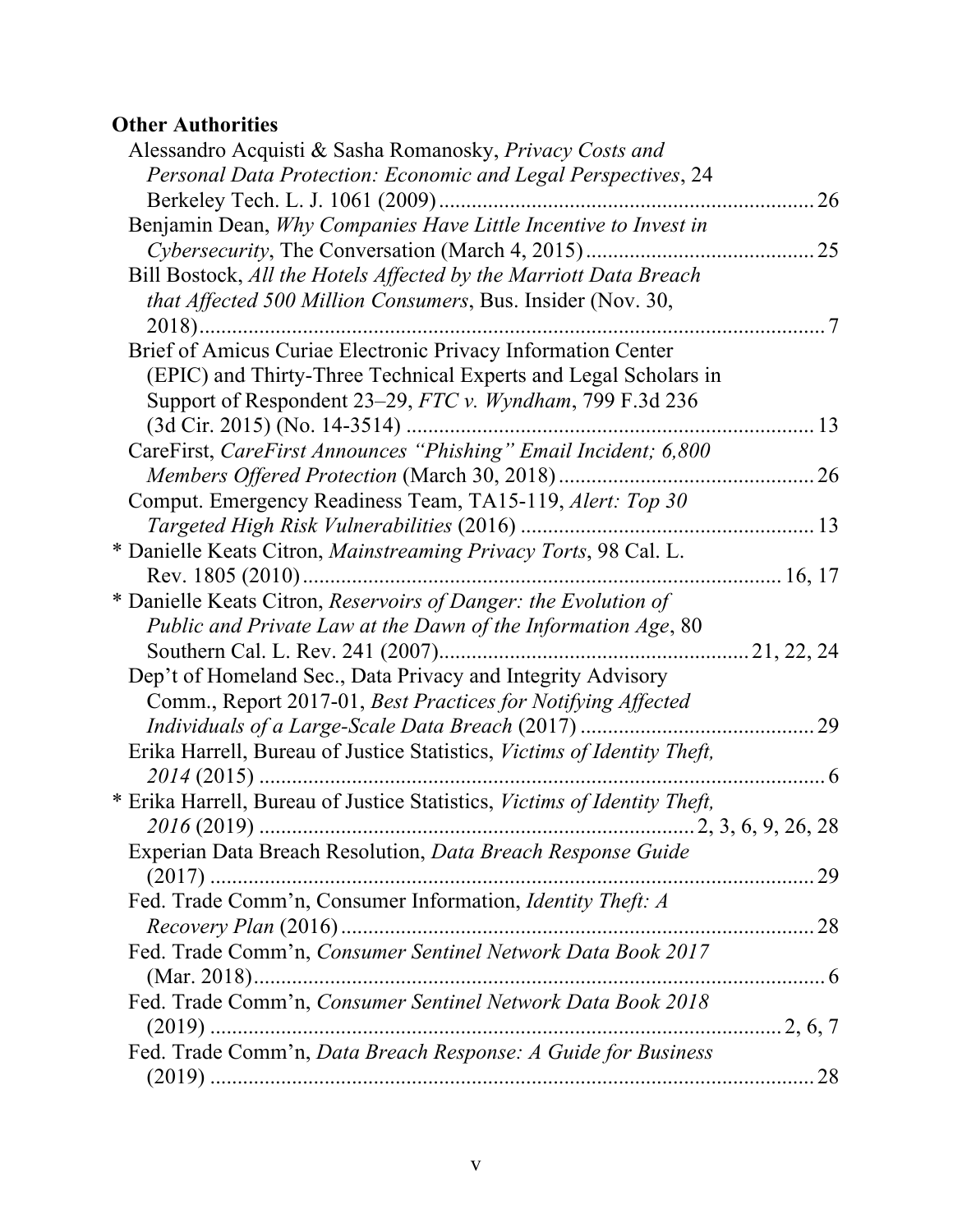| Fenit Nirappil, D.C. Government Data Breach Exposed Nurses'             |     |
|-------------------------------------------------------------------------|-----|
|                                                                         |     |
| Guido Calabresi, The Costs of Accidents: A Legal And Economic           |     |
| <i>Analysis</i> 135 (1970)                                              | .20 |
| Harold Demsetz, When Does the Rule of Liability Matter?, 1 J.           |     |
|                                                                         |     |
| Heather Haddon, Whole Foods Data Breach Affected About 100              |     |
|                                                                         |     |
| Identity Theft Res. Ctr., 2018 End-of-Year Data Breach Report           |     |
|                                                                         |     |
|                                                                         |     |
| Jack M. Balkin, Information Fiduciaries and the First Amendment,        |     |
|                                                                         |     |
|                                                                         |     |
| M. Ryan Calo, <i>Privacy Harm Exceptionalism</i> , 12 Co. Tech. L. J.   |     |
|                                                                         | 30  |
| Martin Austermuhle, D.C. Mistakenly Disclosed Confidential              |     |
| Information of Homeless Residents To Advocacy Group, WAMU               |     |
|                                                                         |     |
| Mary L. Fullington, Consequences of a Security Breach of PII, 39 E.     |     |
| Min. L. Found. § 14.04 (June 2018)                                      |     |
| Michael Watson, Diving into D.C.'s Data Policy, D.C. Policy             | 12  |
| Center (Aug. 31, 2017)                                                  |     |
| Nancy Mann Jackson, Identity Theft Insurance: How Does It Work          | 23  |
| and Will It Save Your Good Name?, Bankrate (June 15, 2015)              |     |
| Neil Richards & Woodrow Hartzog, Taking Trust Seriously in              |     |
| Office of Pers. Mgmt., Office of the Inspector Gen., 4A-CI-00-18-       |     |
| 038, Final Audit Report: Federal Information Security                   |     |
|                                                                         |     |
| Office of the Mayor, Mayor's Order 2017-115, District of Columbia       |     |
| <i>Data Policy</i> (2017)                                               |     |
| Paul Wagenseil, What to Do After a Data Breach, Tom's Guide             |     |
| $(Apr. 15, 2019)$                                                       |     |
| Ponemon Institute, 2018 Cost of a Data Breach Study: Global             |     |
| Overview $(2018)$                                                       |     |
| * Press Release, Office of the Att'y Gen. for the District of Columbia, |     |
| AG Racine Introduces Legislation to Protect District Residents'         |     |
|                                                                         |     |
|                                                                         |     |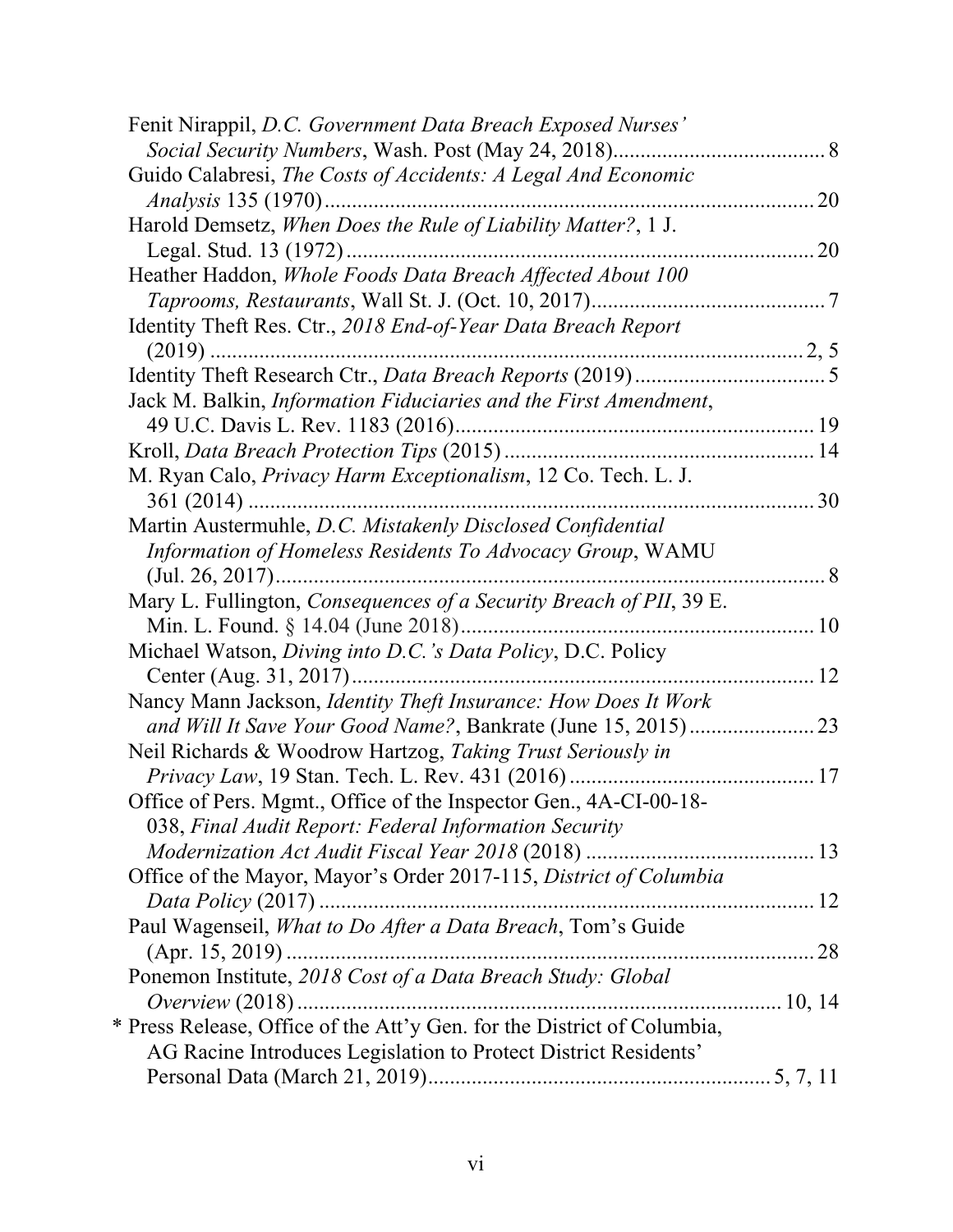| Priya Anand, Is Identity-Theft Insurance a Waste of Money?            |               |
|-----------------------------------------------------------------------|---------------|
| MarketWatch (Mar. 31, 2014)                                           | 22            |
|                                                                       |               |
|                                                                       |               |
| Ronald Coase, The Problem of Social Cost, 3 J. Law & Econ. 1          |               |
| $(1960)$                                                              | 20            |
| Samuel D. Warren & Louis D. Brandeis, The Right to Privacy, 4         |               |
| Harv. L. Rev. 193 (1890)                                              | 16            |
| Staff of Permanent Subcomm. on Investigations of the S. Comm. on      |               |
| Homeland Security and Governmental Affairs, 116th Cong., How          |               |
| Equifax Neglected Cybersecurity and Suffered a Devastating Data       |               |
| <i>Breach</i> (2019)                                                  | 9, 23         |
| * U.S. Gov't Accountability Office, GAO-19-230, Data Breaches:        |               |
| Range of Consumer Risks Highlights Limitations of Identity Theft      |               |
| <i>Services</i> (2019)                                                | .6, 9, 23, 28 |
| Understanding Consumer Attitudes About Privacy: Hearing Before        |               |
| the Subcomm. on Commerce, Manufacturing, and Trade of the H.          |               |
| <i>Comm. on Energy &amp; Commerce</i> $102-03$ (Oct. 13, 2011)        |               |
| (testimony of Prof. Alessandro Acquisti)                              | 22            |
| White House, Consumer Data Privacy in a Networked World: A            |               |
| Framework for Protecting Privacy and Promoting Innovation in          |               |
|                                                                       | 14            |
| William L. Prosser, <i>Handbook of the Law of Torts</i> (3d ed. 1964) | 16            |
|                                                                       |               |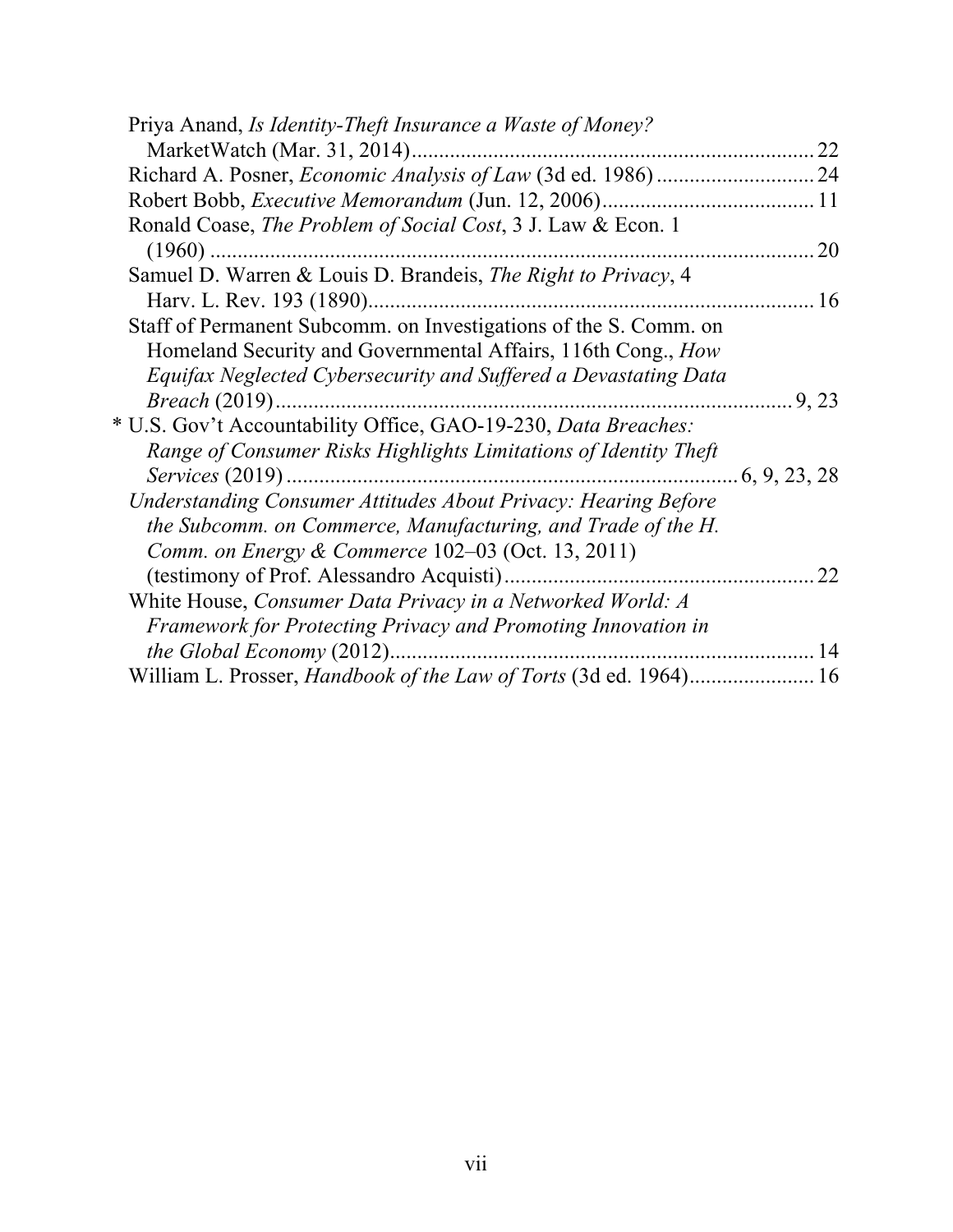# **GLOSSARY**

| <b>BJS</b>  | <b>Bureau of Justice Statistics</b>          |
|-------------|----------------------------------------------|
| DOJ         | Department of Justice                        |
| <b>EPIC</b> | <b>Electronic Privacy Information Center</b> |
| <b>FTC</b>  | <b>Federal Trade Commission</b>              |
| GAO         | Government Accountability Office             |
| <b>OPM</b>  | <b>Office of Personnel Management</b>        |

# **STATUTES AND REGULATIONS**

All applicable statutes, etc., are contained in the Brief for Appellants.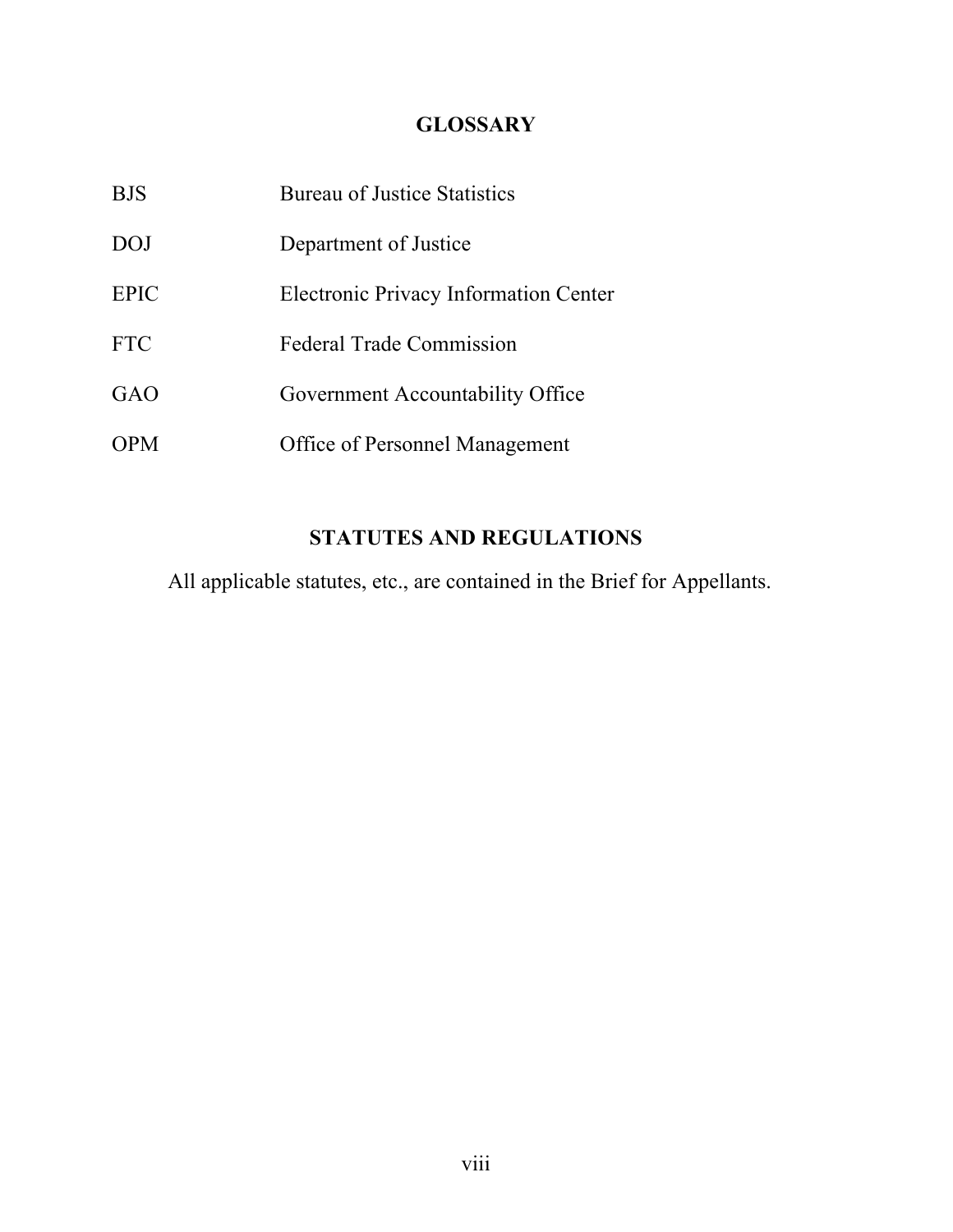#### **INTEREST OF AMICUS**<sup>2</sup>

The Electronic Privacy Information Center ("EPIC")<sup>3</sup> is a public interest research center in Washington, D.C. EPIC was established in 1994 to focus public attention on emerging civil liberties issues and to protect privacy, the First Amendment, and other constitutional values.

EPIC frequently participates as *amicus curiae* in state and federal cases concerning data breaches and consumer privacy protection. *See* Mot. for Leave to File Amicus Br.

EPIC has a particular interest in this case because this is the first time a court of appeals in the District of Columbia will apply state common law and statutory law in a data breach case. Given the growing risk to D.C. consumers of data breach, identity theft, and financial fraud, EPIC has a strong interest in defending consumers' right to seek legal redress. If a company chooses to collect personal data, it should be held liable if it fails to protect that data. Courts should impose a duty of reasonable data protection on businesses and allocate costs to those entities in the best position to reduce the risk of future data breaches. Court should also compensate consumers for the damages that result from a data breach.

 $2 \text{ In accordance with Rule 29, the undersigned states that no monetary.}$ contributions were made for the preparation or submission of this brief, and counsel for a party did not author this brief, in whole or in part.

<sup>&</sup>lt;sup>3</sup> EPIC IPIOP Clerk Sarah Parker participated in the preparation of this brief.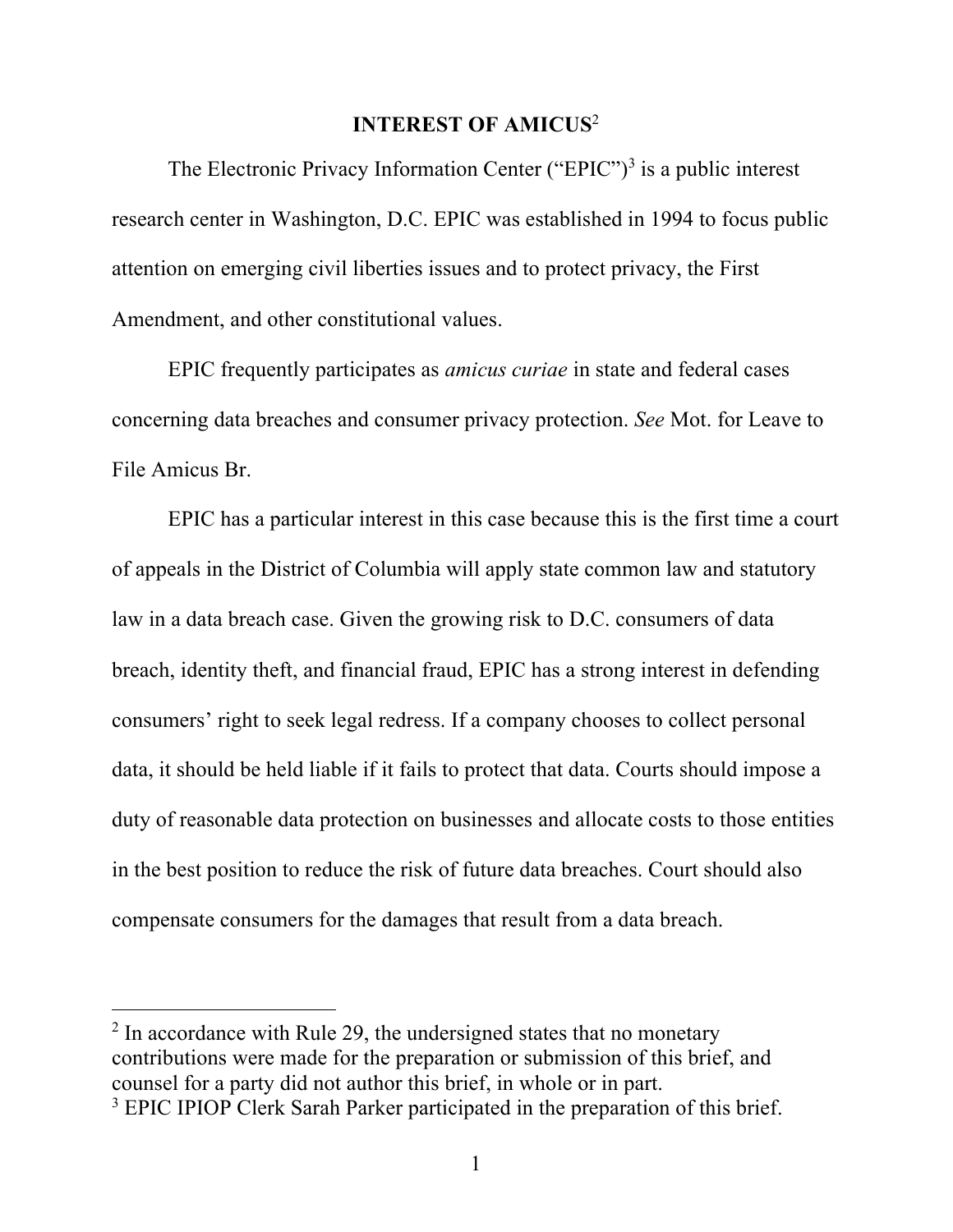#### **SUMMARY OF ARGUMENT**

Millions of consumers suffer every year from identity theft and financial fraud. This problem is especially acute for consumers in the District of Columbia. Washington, D.C. residents have one of the highest per capita rates of identity theft in the country. Fed. Trade Comm'n, *Consumer Sentinel Network Data Book 2018*, at 21 (2019) [hereinafter *FTC Sentinel Data 2018*].4 Not only have D.C. residents suffered from breaches of their personal data gathered by commercial firms, such as CareFirst, D.C. residents were also subject to the data breaches of the Office of Personnel Management, which compromised the personal data of 22 million federal employees, their families, and friends.

Data breaches nationwide exposed nearly 450 million records in 2018, leading to significant expenditures for an estimated 26 million Americans. Identity Theft Research Ctr., 2018 End-of-Year Data Breach Report 1 (2019)<sup>5</sup> [hereinafter *2018 Data Breach Report*]; Erika Harrell, Bureau of Justice Statistics, *Victims of Identity Theft, 2016, at 1 (2019)<sup>6</sup> [hereinafter <i>BJS Victims of Identity Theft 2016*]. Data breaches cost American consumers approximately \$17.5 billion annually

<sup>4</sup> https://www.ftc.gov/system/files/documents/reports/consumer-sentinel-networkdata-book-2018/consumer\_sentinel\_network\_data\_book\_2018\_0.pdf.

<sup>5</sup> https://www.idtheftcenter.org/wp-content/uploads/2019/02/ITRC\_2018-End-of-Year-Aftermath\_FINAL\_V2\_combinedWEB.pdf.

<sup>6</sup> https://www.bjs.gov/content/pub/pdf/vit16.pdf.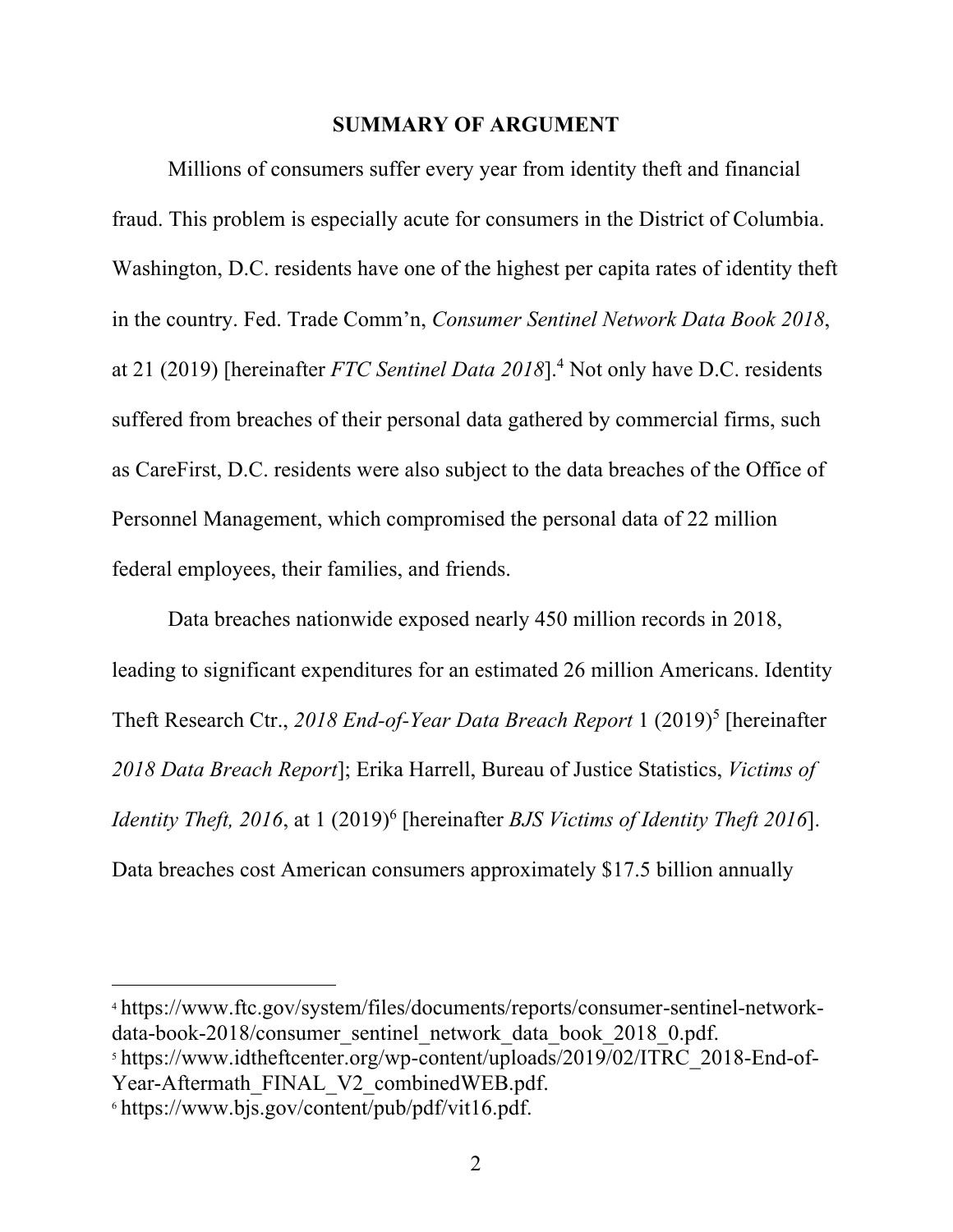according to the Department of Justice. *BJS Victims of Identity Theft 2016*, *supra*, at 1.

The time has come for companies to invest in reasonable data security precautions. Many serious breaches can be avoided entirely by implementing established data security procedures or minimizing unnecessary collection and storage of personal information. In the absence of market forces or non-litigation methods to encourage businesses to invest in data security, companies must be incentivized by courts to implement reasonable data security.

If courts do not permit individuals whose personal information has been mishandled and obtained by criminals to pursue redress, the problems of data breach and identity theft will only get worse. Many data breaches are avoidable, and companies that collect and store sensitive information are in the best position to take the reasonable measures necessary to protect the data. Shielding these companies—who have chosen to collect, use, and profit from personal information—from liability removes the incentives to adopt necessary data security measures.

#### **ARGUMENT**

The breach at CareFirst, the largest insurance provider in the District of Columbia area, imposed an enormous cost on D.C. residents. Data breaches are one of the largest and most costly threats facing American consumers today, and

3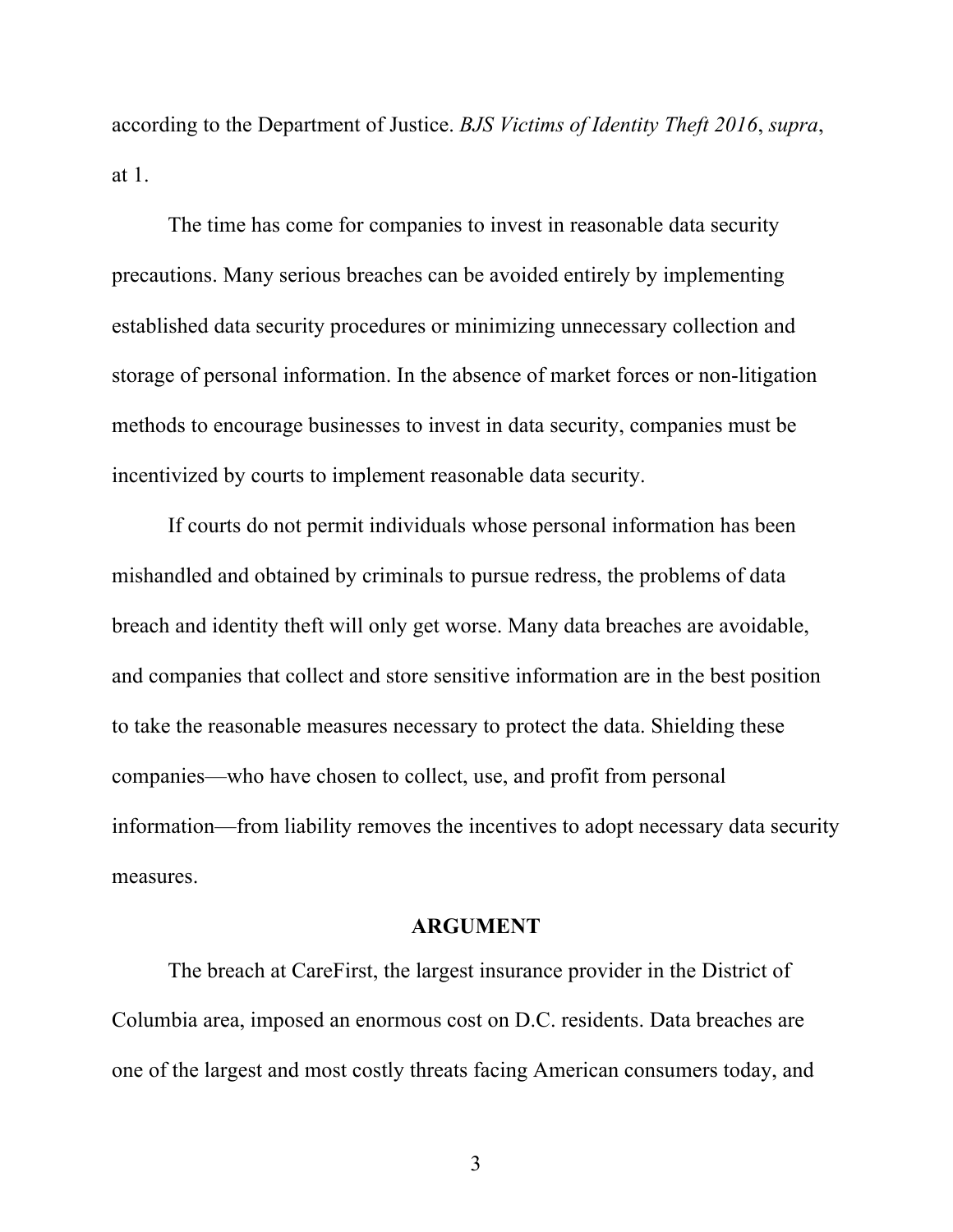the CareFirst breach hit D.C. consumers directly. D.C. residents provided sensitive personal information to CareFirst to obtain medical coverage. They should not be forced to bear the costs of data breach. The businesses that collect and store personal data should implement data security measures to minimize the risk of attack and reduce the harm from a breach. But, absent a legal duty to protect the personal information they collect, companies have failed to implement industrystandard data protection procedures.

The lower court's refusal to recognize a duty to provide reasonable data security wrongfully denies consumers relief when companies fail to protect their personal information. This allows companies to pass the costs of data breaches on to consumers, and leaves companies free to continue business practices that make future data breaches more likely.

Consumers suffer damages from the moment a data breach occurs. Consumers are told (sometimes by the companies who failed to protect their data) that they should pay for prophylactic measures including credit monitoring, identity monitoring, identity restoration, and identity theft insurance to limit the impact of the breach. Consumers also spend a significant amount of time identifying breached accounts, changing passwords, checking for fraudulent transactions, cancelling credit cards, and taking other steps to make sure that they don't become victimized yet again. These steps are all reasonable and necessary to

4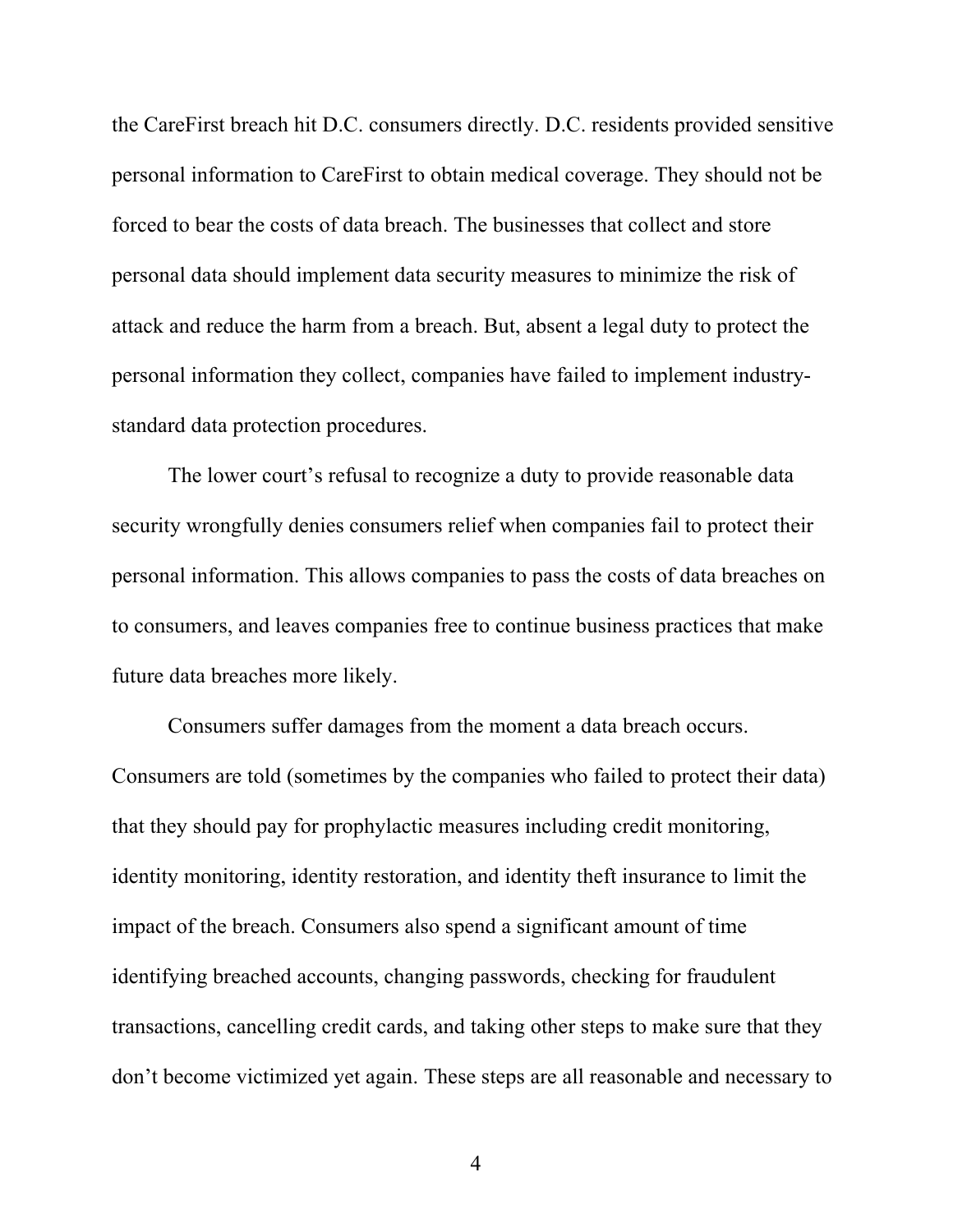mitigate the harm caused by the breach. Yet the lower court refused to recognize that these predictable and reasonable mitigation expenditures constitute actual damages.

## **I. Consumers in the District of Columbia are facing a data breach and identity theft crisis.**

## **A. The breach of the largest insurance provider in D.C. is part of a nationwide epidemic that threatens consumers.**

Data breaches are one of the most costly threats facing American consumers today. The threat is urgent, as the D.C. government has already recognized. The D.C. Attorney General Karl A. Racine stated recently, "Data breaches and identify theft continue to pose major threats to District residents and consumers nationwide." Press Release, Office of the Att'y Gen. for the District of Columbia, AG Racine Introduces Legislation to Protect District Residents' Personal Data (March 21, 2019) [hereinafter D.C. OAG Press Release].7

The scale of this epidemic is immense. There were 1,244 breaches in 2018, exposing almost 450 million records to risks of identity theft and financial fraud. *2018 Data Breach Report*, *supra*, at 1. In April 2019 alone, there were 146 data breaches, putting over 40 million records at risk. Identity Theft Research Ctr., *Data Breach Reports* 3 (2019). <sup>8</sup> As catalogued by the Government Accountability

<sup>7</sup> https://oag.dc.gov/release/ag-racine-introduces-legislation-protect-district. <sup>8</sup> https://www.idtheftcenter.org/wp-content/uploads/2019/05/2019-April-Data-Breach-Package.pdf.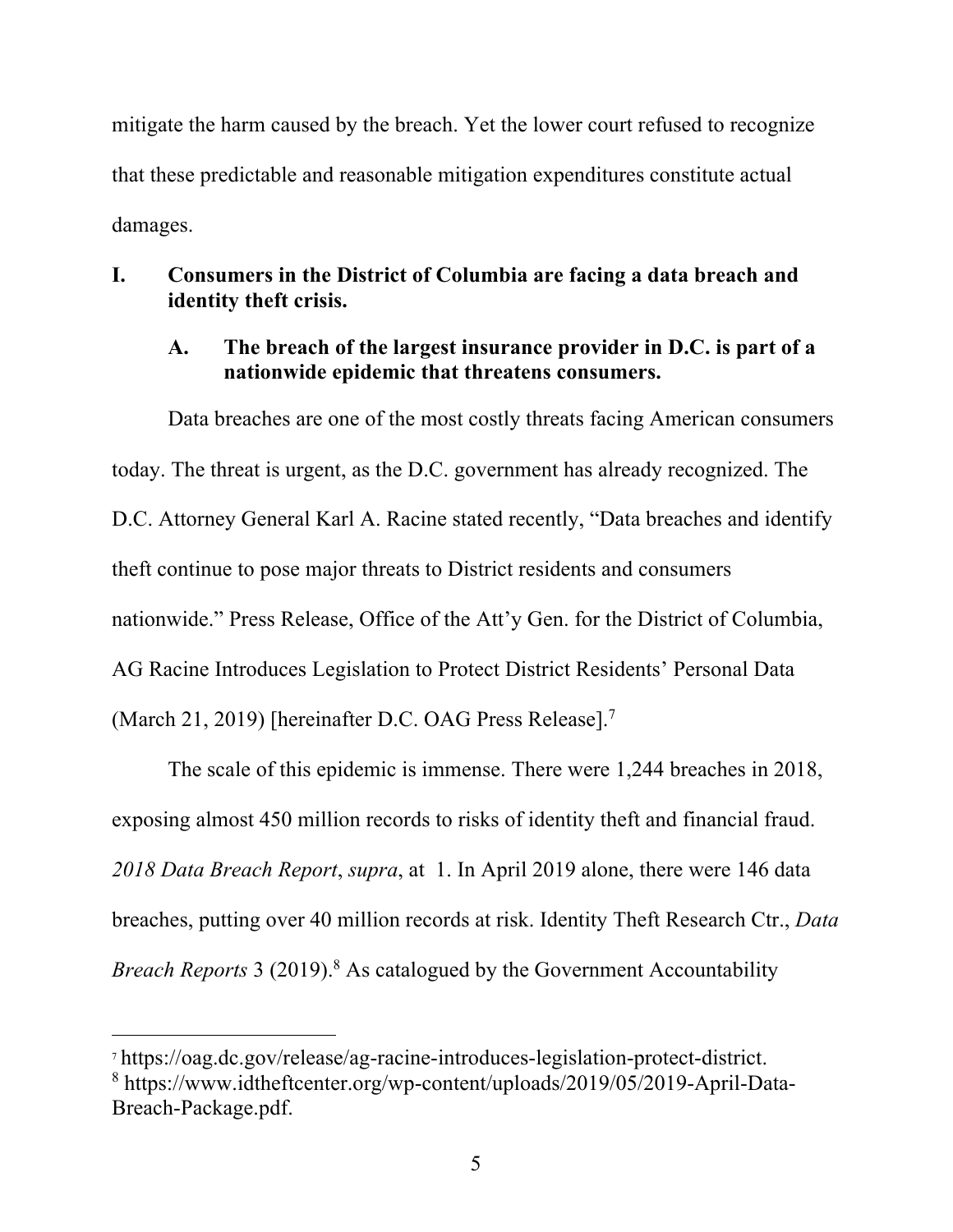Office, the exposure of sensitive personal information lead to harms including: financial, tax refund, and government benefits fraud; medical, synthetic, and child identity theft; and lost time, emotional distress, lost privacy, reputational harm, and harm from state-sponsored espionage. U.S. Gov't Accountability Office, GAO-19- 230, *Data Breaches: Range of Consumer Risks Highlights Limitations of Identity Theft Services* 4–6 (2019) [hereinafter *GAO Data Breaches*].9

The risk of identity theft is increasing. According to the most recent report by the Department of Justice, an estimated 26 million Americans experience identity theft annually—a 48% increase from DOJ's previous biennial report. *Compare BJS Victims of Identity Theft 2016*, *supra*, at 1, *with* Erika Harrell, Bureau of Justice Statistics, *Victims of Identity Theft, 2014*, at 1 (2015)<sup>10</sup> (finding that an estimated 17.6 million consumers were victims of identity theft in the preceding year). Consumers also filed 445,000 reports of identity theft with the Federal Trade Commission in 2018, a 20% increase from the 370,000 reports filed in 2017. *FTC Sentinel Data 2018*, *supra*, at 4; Fed. Trade Comm'n, *Consumer Sentinel Network Data Book 2017*, at 3 (2018). 11

<sup>9</sup> https://www.gao.gov/assets/700/697985.pdf.

<sup>10</sup> http://www.bjs.gov/content/pub/pdf/vit14.pdf.

<sup>11</sup> https://www.ftc.gov/system/files/documents/reports/consumer-sentinel-networkdata-book-2017/consumer\_sentinel\_data\_book\_2017.pdf.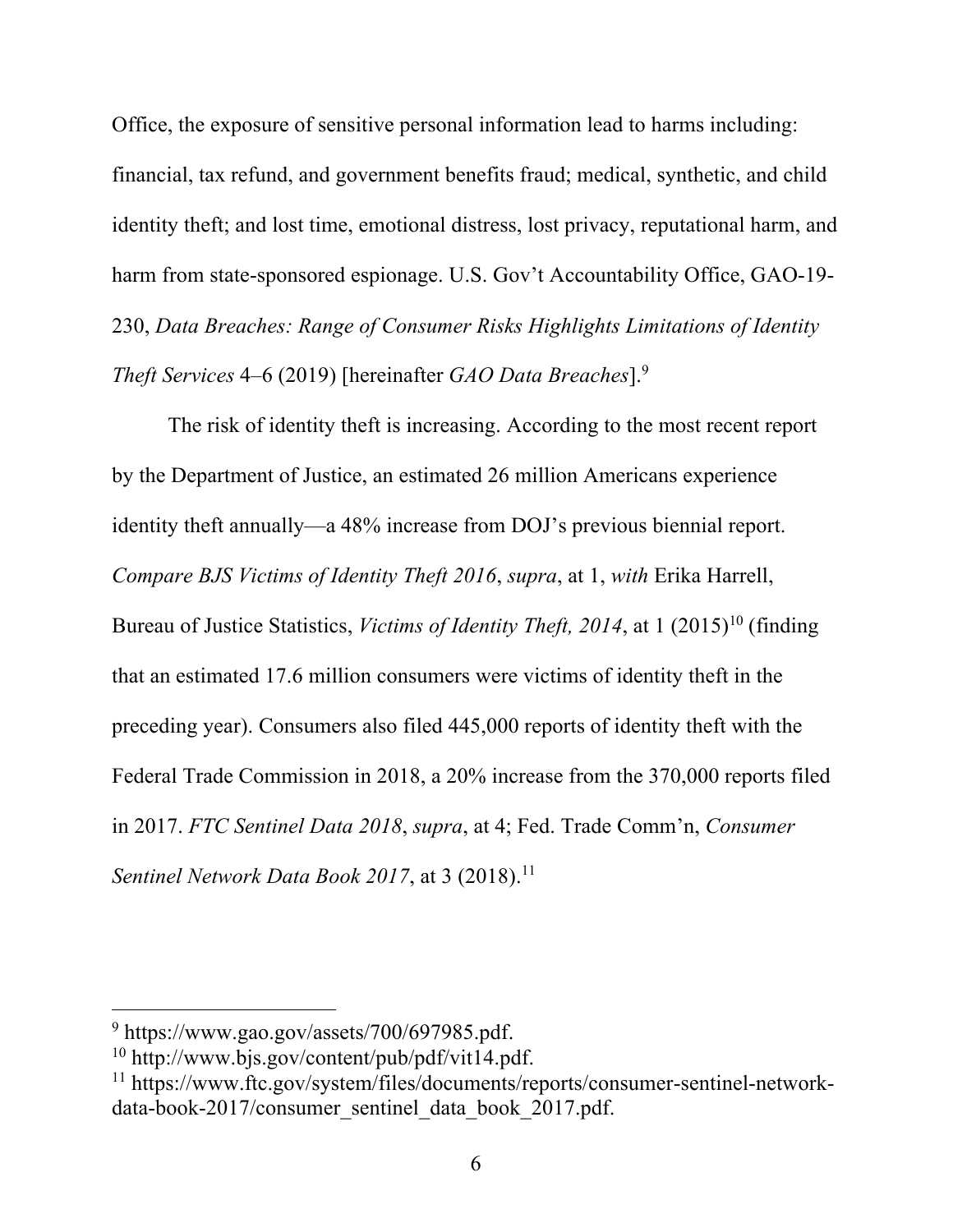Washington, D.C. residents are deeply affected by this national crisis. D.C. consumers report identity theft to the FTC at the fifth highest level per capita in the country, behind Georgia, Nevada, California, and Florida. *FTC Sentinel Data 2018*, *supra*, at 21 (noting 1,156 identity theft reports from the D.C. population). Common forms of identity theft for D.C. residents include credit card, phone, utilities, employment, tax, loan, and lease fraud. *Id.* at 30. According to the FTC, the District of Columbia also ranks number one per capita for "Fraud and Other Reports." *Id.* at 20.

In addition to regional breaches such as the CareFirst breach, D.C. consumers are also affected by national data breaches such as the massive Equifax, Whole Foods, and Marriott breaches. D.C. OAG Press Release, *supra*; Heather Haddon, *Whole Foods Data Breach Affected About 100 Taprooms, Restaurants*, Wall St. J. (Oct. 10, 2017)<sup>12</sup>; Bill Bostock, *All the Hotels Affected by the Marriott Data Breach that Affected 500 Million Consumers*, Bus. Insider (Nov. 30, 2018). 13 In fact, the 2017 Equifax breach exposed the personal information of nearly 350,000—around half of all—D.C. residents. D.C. OAG Press Release, *supra*.

<sup>12</sup> https://www.wsj.com/articles/whole-foods-data-breach-affected-about-100 taprooms-restaurants-1508526726.

<sup>13</sup> https://www.businessinsider.com/marriott-data-breach-which-hotels-affected-2018-11.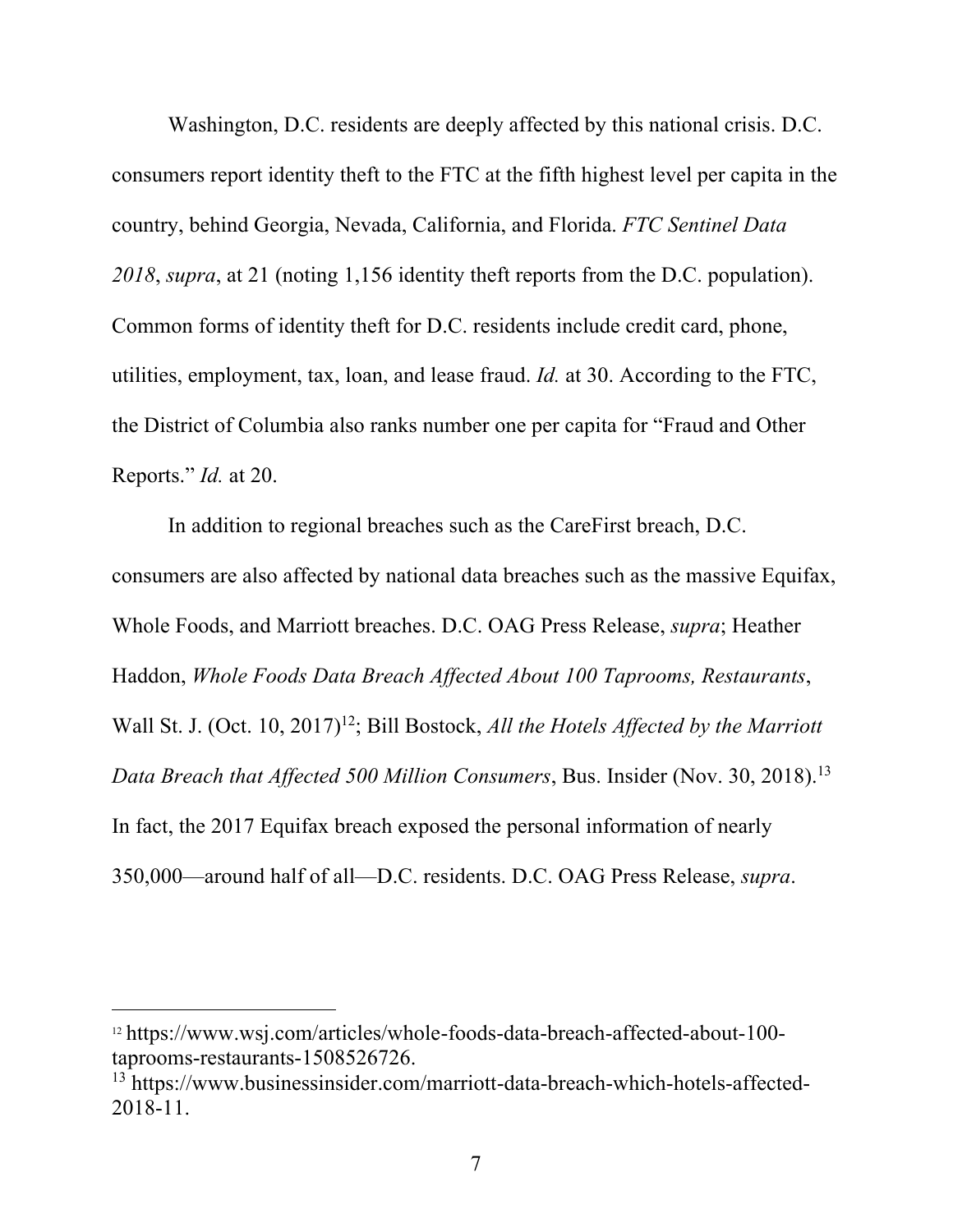D.C. residents have also been impacted by local government data breaches, including the improper disclosure of the Social Security numbers of nurses by the D.C. Department of Health and the exposure of the confidential information of nearly 1,500 households receiving housing assistance by the D.C. Department of Human Services. Fenit Nirappil, *D.C. Government Data Breach Exposed Nurses' Social Security Numbers*, Wash. Post (May 24, 2018)<sup>14</sup>; Martin Austermuhle, *D.C. Mistakenly Disclosed Confidential Information of Homeless Residents To Advocacy Group*, WAMU (Jul. 26, 2017). <sup>15</sup> And D.C. residents were acutely impacted by the massive data breach at the Office of Personnel Management because many D.C. residents are federal government employees. *See In re Office of Personnel Management Data Sec. Breach Litig.*, \_\_\_ F.3d \_\_\_, No. 17-5217 (D.C. Cir. June 21, 2019).

## **B. Data breaches impose significant financial costs on D.C. consumers and others.**

Data breaches are incredibly costly to District consumers and will remain so until reasonable data precautions are implemented. To give context to the scale of these costs, data breaches cost American consumers more than \$17.5 billion dollars

<sup>14</sup> https://www.washingtonpost.com/local/dc-politics/dc-government-data-breachexposed-nurses-social-security-numbers/2018/05/24/1c63a278-5f62-11e8-a4a4 c070ef53f315\_story.html.

<sup>15</sup> https://wamu.org/story/17/07/26/d-c-mistakenly-disclosed-confidentialinformation-homeless-residents-advocacy-group/.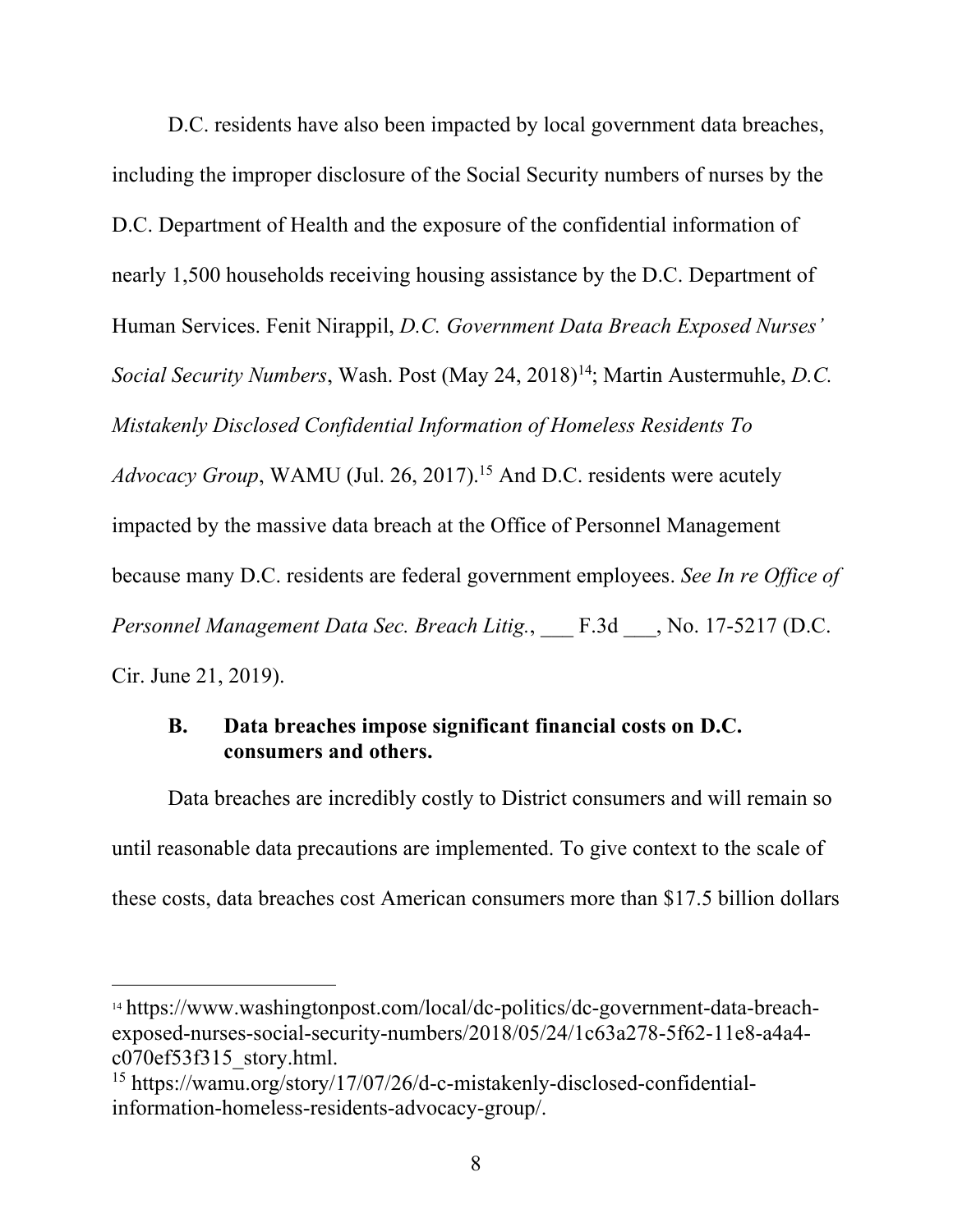in 2016 according to the most recent statistics from the Bureau of Justice. *BJS Victims of Identity Theft 2016*, *supra*, at 1.

The costs can quickly balloon for consumers after a data breach. These costs begin with credit monitoring and repair services and can snowball due to identity theft. Staff of Permanent Subcomm. on Investigations of the S. Comm. on Homeland Security and Governmental Affairs, 116th Cong., *How Equifax Neglected Cybersecurity and Suffered a Devastating Data Breach* 1 (2019) [hereinafter *How Equifax Neglected Cybersecurity*] (noting that victims of data breaches "can be left with years of expense and hassle").16 Data breaches often lead to unauthorized credit card purchases, tax fraud, and fraudulent loans and medical expenditures. *GAO Data Breaches*, *supra*, at 4–6. This in turn destroys victims' credit scores, forces them to pay higher interest rates, prevents them from obtaining loans, leads to their utilities being cut off, and, in extreme cases, forces them to file bankruptcy or lose their homes. On the whole, two-thirds of identitytheft victims reporting a direct financial loss in 2016. *BJS Victims of Identity Theft 2016*, *supra*, at 7. Victims of data breaches also experience heavy emotional costs, from problems with family and friends to severe distress. *Id.* at 10–12.

<sup>16</sup> https://www.hsgac.senate.gov/imo/media/doc/FINAL%20Equifax%20 Report.pdf.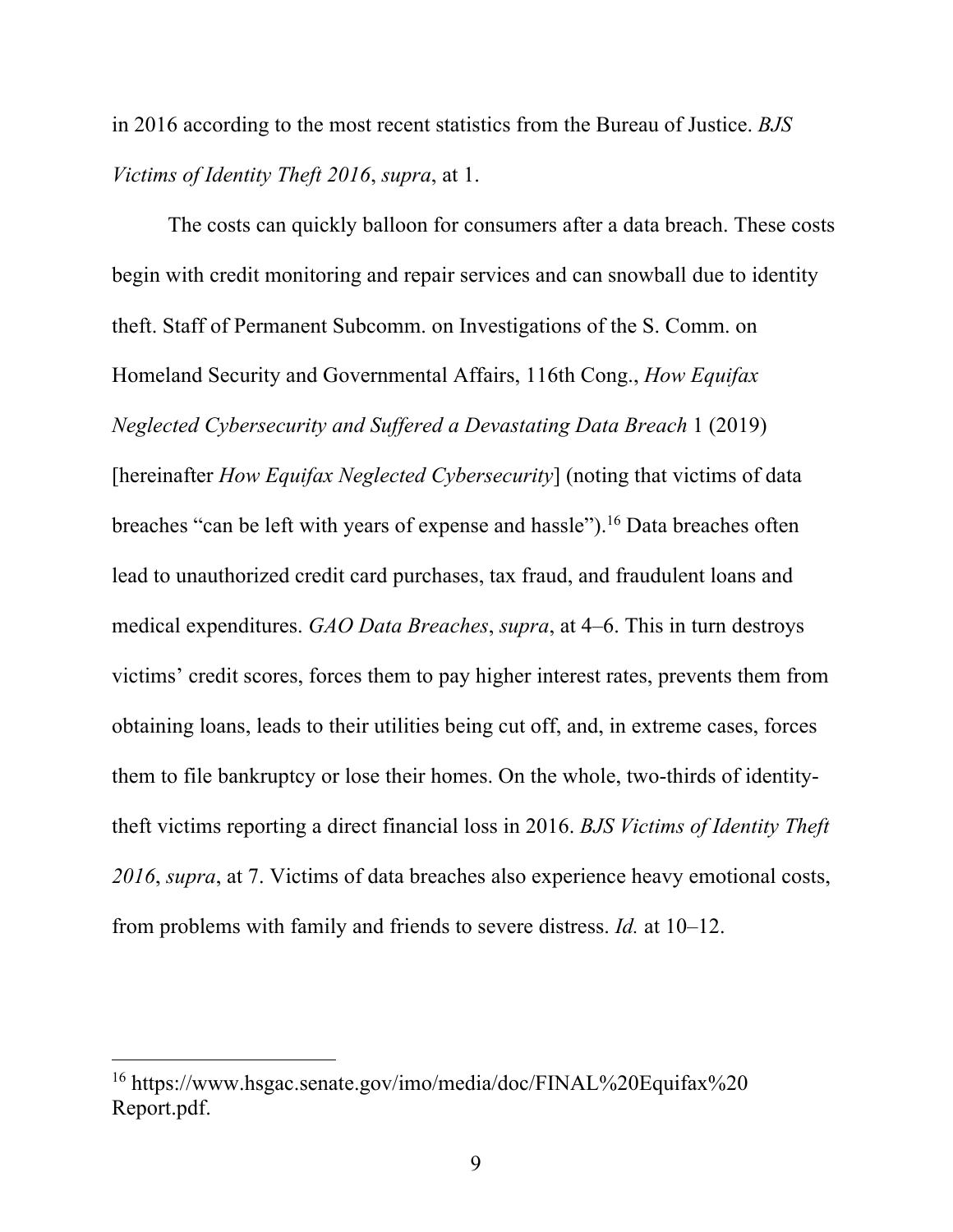While the majority of data breach costs are borne by consumers, data breaches are also costly for businesses. The average total cost of a data breach for organizations globally was \$3.86 million in 2018, with an average cost per lost or stolen record of \$148. Mary L. Fullington, *Consequences of a Security Breach of PII*, 39 E. Min. L. Found. § 14.04 (2018); Ponemon Institute, *2018 Cost of a Data Breach Study: Global Overview* 3 (2018)*. <sup>17</sup>* While this is a global phenomenon, it affects Americans—including D.C. residents—more than citizens of other countries. Organizations in the United States experience the highest total average cost of a data breach at \$7.91 million—\$2.6 million higher than the next highest region, the Middle East. *Id.* at 13.

Data breaches are growing more frequent and having more severe consequences in the District and elsewhere in the country, and they will continue to do so if the consumer data crisis continues unchecked. On average, U.S. organizations have a 26.9% chance of experiencing a material data breach in the next two years. *Id.* at 32. The costs of breaches are also increasing year over year. *Id.* at 3 (noting an increase of 6.4% in the cost of data breaches between 2017 and 2018). Furthermore, the urgency of this epidemic has been noted by both this Court and the lower court in this case. *See Attias v. CareFirst, Inc.*, 865 F.3d 620, 628 (D.C. Cir. 2017) (recognizing that the "plaintiffs would face a substantial risk of

l

<sup>17</sup> https://www.ibm.com/downloads/cas/861MNWN2.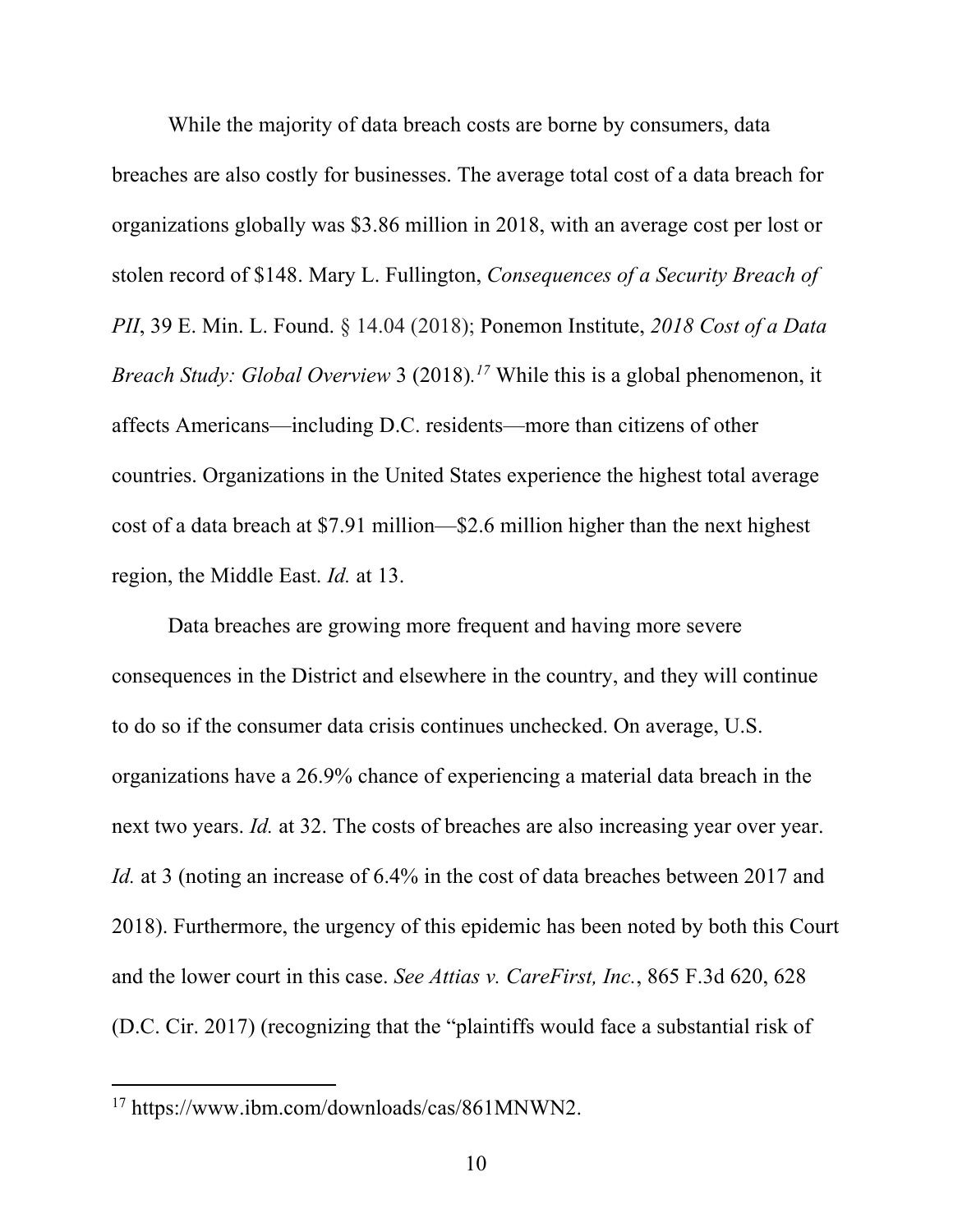identity theft if their social security and credit card numbers were accessed by a network intruder . . . [based] on 'experience and common sense'"); *Attias v. CareFirst, Inc.*, 199 F. Supp. 3d 193, 196 (D.D.C. 2016) (remarking that "theft of electronic data has become commonplace in our digital economy, victimizing millions of Americans each year").

## **C. The D.C. Government has identified safeguarding the privacy of D.C. residents as a top priority.**

Local officials have identified data protection as a top priority for the District. For example, D.C. Attorney General Karl A. Racine recently introduced a bill designed to modernize D.C.'s data breach law and strengthen protections for residents' personal information. In doing so, he confirmed that, "data breaches and identity theft continue to pose major threats to District residents and consumers nationwide. . . . The District's current data security law does not adequately protect residents." D.C. OAG Press Release, *supra*.

The District government has been committed to addressing data protection for over a decade. Officials first adopted a modernized data policy in 2006 and updated that policy in 2011, 2014, and 2017 after extensive public comment. Robert Bobb, *Executive Memorandum* (Jun. 12, 2006) (identifying the agency responsibility to "identify information that should be designated private on account

11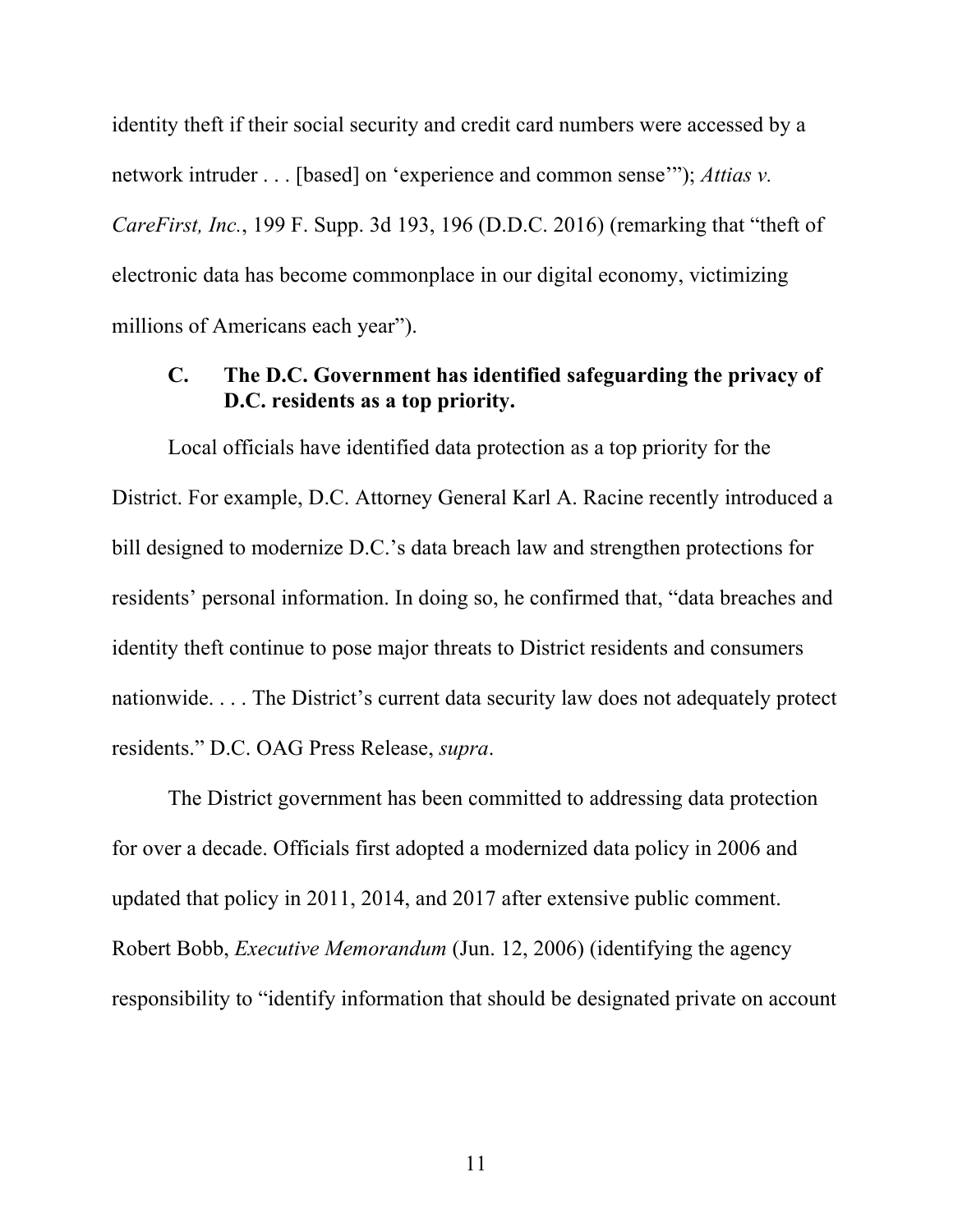of law or other privacy reasons . . .")18; Michael Watson, *Diving into D.C.'s Data*  Policy, D.C. Policy Center (Aug. 31, 2017).<sup>19</sup> The District's current data policy recognizes the significant risks of data breaches and sets minimum data protection standards in place, noting that, "because inappropriate disclosure of personal information and misuse of data for activities such as identity theft are significant concerns, the District's data must also be managed and responsibly protected." Office of the Mayor, Mayor's Order 2017-115, *District of Columbia Data Policy*  $(2017).^{20}$ 

### **D. Liability rules should ensure that businesses invest in data protection measures to combat the threat of data breach.**

The solution to this growing crisis is simple. If companies choose to collect, use, and profit from consumer data, they need to implement reasonable data security measures to protect that data. Many industry-standard data protection strategies are low-cost or free. Yet businesses continue to fail to implement even the most basic data security precautions. Absent liability, companies will not internalize the costs of poor data security; those costs will be born entirely by consumers.

Reasonable data security precautions can minimize—or even avoid entirely the high costs of data breaches and identity theft. According to the Department of

<sup>18</sup> https://opendatapolicyhub.sunlightfoundation.com/collection/washington-dc-2006-06-12/.

<sup>19</sup> https://www.dcpolicycenter.org/publications/diving-into-dc-data-policy/.

<sup>20</sup> https://octo.dc.gov/page/district-columbia-data-policy.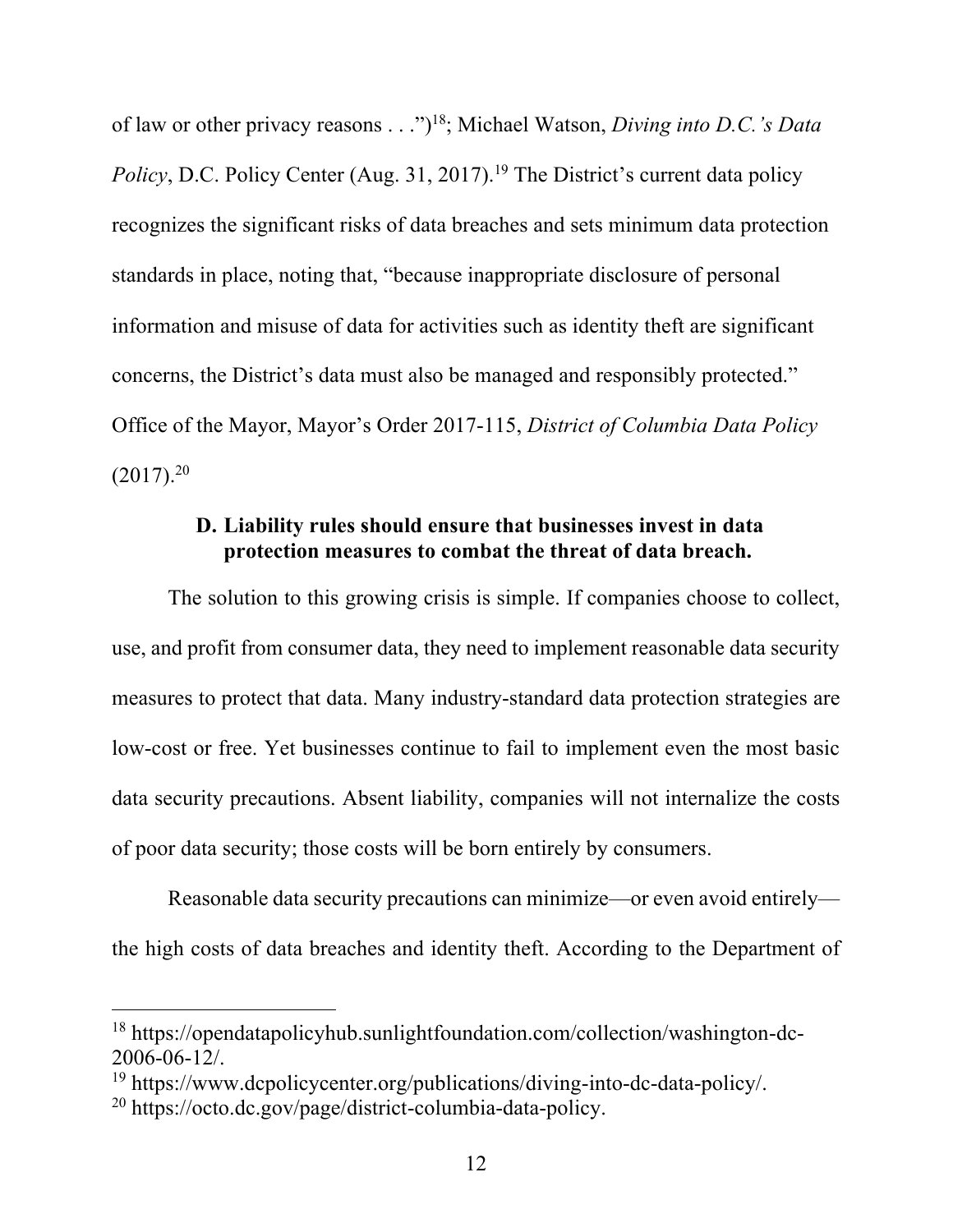Homeland Security's Computer Emergency Readiness Team, as many as 85% of targeted attacks are preventable. Comput. Emergency Readiness Team, TA15-119, *Alert: Top 30 Targeted High Risk Vulnerabilities* (2016). <sup>21</sup> In many cases, attackers gain access because of well-known vulnerabilities or carelessness by the company that collected the data. *See, e.g.*, Office of Pers. Mgmt., Office of the Inspector Gen., 4A-CI-00-18-038, *Final Audit Report: Federal Information Security Modernization Act Audit Fiscal Year 2018*, at 5 (2018) <sup>22</sup> (noting that the OPM Inspector General had "assessed [OPM's information security governance program] to be a material weakness or a significant deficiency in OPM's internal control structure since FY 2007").

In order to avoid these highly preventable attacks, businesses need to invest in data protection and security measures. They should do so by following industry standards. Brief of Amicus Curiae Electronic Privacy Information Center (EPIC) and Thirty-Three Technical Experts and Legal Scholars in Support of Respondent 23–29, *FTC v. Wyndham*, 799 F.3d 236 (3d Cir. 2015) (No. 14-3514) (identifying existing cybersecurity frameworks that provide clear guidance for safeguarding sensitive customer data).

<sup>21</sup> https://www.us-cert.gov/ncas/alerts/TA15-119A.

<sup>22</sup> https://www.opm.gov/our-inspector-general/reports/2015/federal-informationsecurity-modernization-act-audit-fy-2015-final-audit-report-4a-ci-00-15-011.pdf.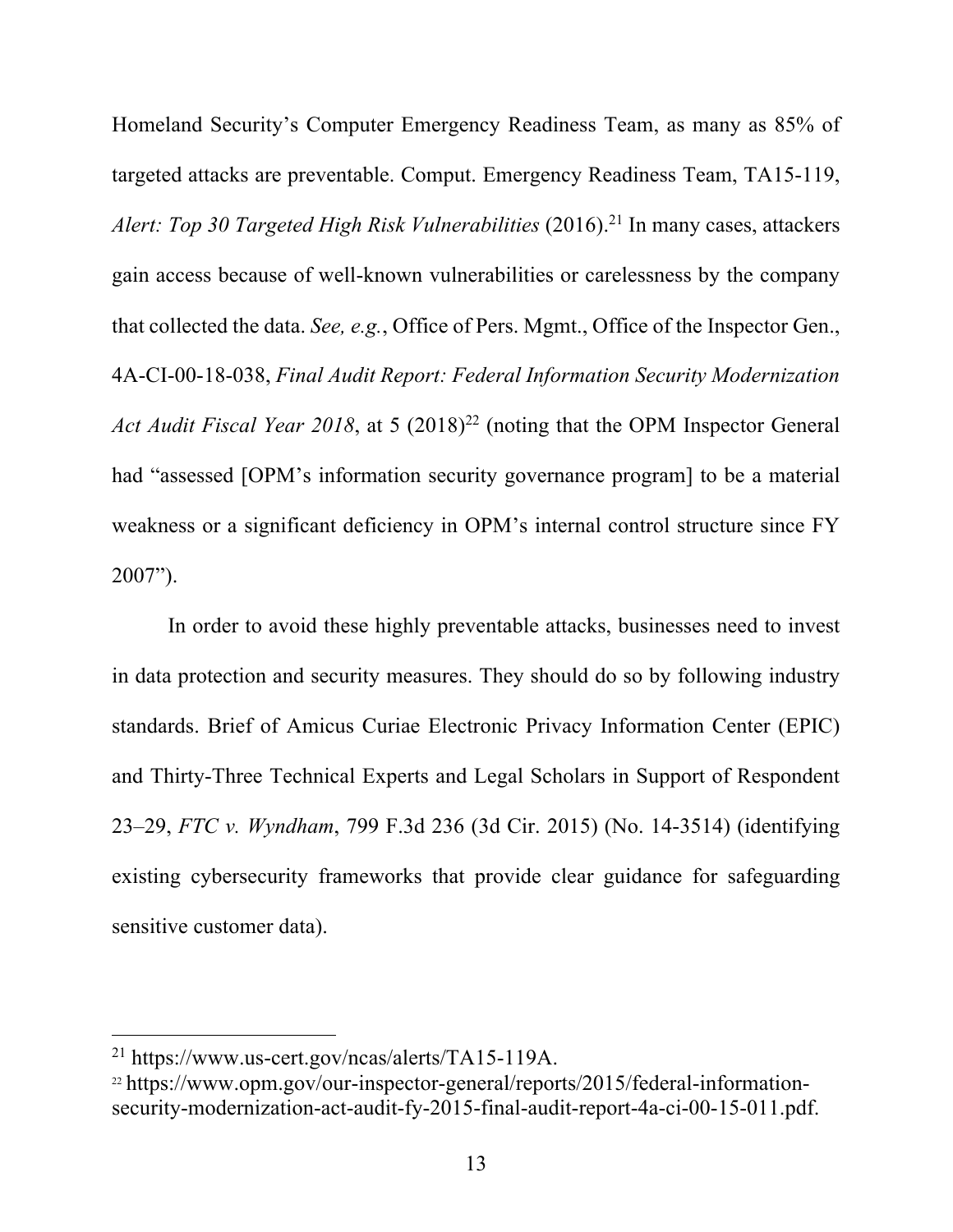The investment required is financially reasonable. Many of these best practices—such as minimizing the unnecessary collection and storage of personal information, implementing established data security procedures, and strengthening organizational procedures to build a culture of security—are easy and low-cost or free. *See, e.g.*, White House, *Consumer Data Privacy in a Networked World: A Framework for Protecting Privacy and Promoting Innovation in the Global Economy* 21  $(2012)^{23}$  (stating that companies "should collect only as much personal data as they need to accomplish purposes"); Kroll, *Data Breach Protection Tips*   $(2015)^{24}$  (advocating employee education "about appropriate handling and protection of sensitive data").

Companies that identify a breach in under 100 days spend an average of \$1.1 million less than companies that lack the tools to quickly identify breaches, and firms that contain a breach in less than 30 days save an average of \$1.16 million by doing so. Ponemon Institute, *supra*, at 36–37. Implementing security automation also saves companies an average of \$1.55 million per data breach. *Id.* at 38. Despite this, many companies still fail to take upfront steps to protect consumer data and prevent breaches—leading to justified criticism after firms unsurprisingly experience breaches. *See, e.g., How Equifax Neglected Cybersecurity*, *supra*.

l

<sup>23</sup> https://obamawhitehouse.archives.gov/sites/default/files/privacy-final.pdf.

<sup>24</sup> http://www.kroll.com/en-us/cyber-security/data-breach-prevention/cyber-riskassessments/data-breach-prevention-tips.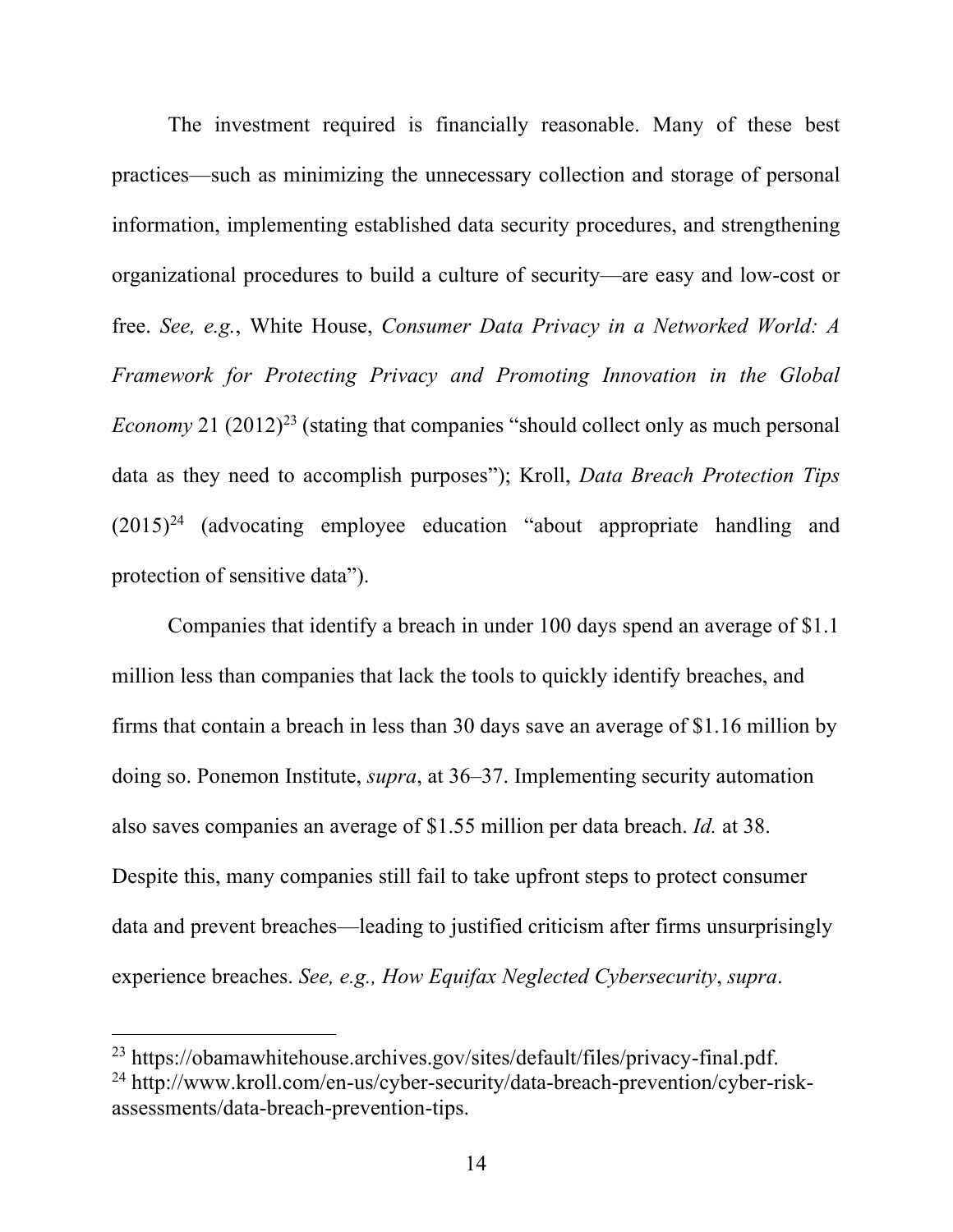### **II. Courts in the District of Columbia should recognize a duty of reasonable data protection.**

This Court has never applied state tort and contract law to a data breach claim. In fact, the D.C. Court of Appeals itself has not had the chance to consider whether state law imposes an affirmative obligation to maintain data security. Given this uncertainty about such an important question of state law, this Court should exercise its discretion to certify the question(s) to the D.C. Court of Appeals pursuant to D.C. Code Ann. § 11-723. *See Owens v. Republic of Sudan*, 864 F.3d 751, 811–12 (D.C. Cir. 2017) (certifying a state tort law question to the D.C. Court of Appeals). The scope of negligence and contract liability for a data breach under state law is clearly "vital to a correct disposition" of this case, and thus is appropriate for certification given the uncertainty. *Id*. at 812 (quoting *Tidler v. Eli Lilly & Co.*, 851 F.2d 418, 426 (D.C. Cir. 1988)). There is ample support for recognition of a duty of reasonable data security based on widely accepted tort law principles.

#### **A. The duty of reasonable data protection is consistent with tort law principles recognized in the District of Columbia.**

The duty of reasonable data protection is consistent with common law principles applied in the District of Columbia. While this duty was not specifically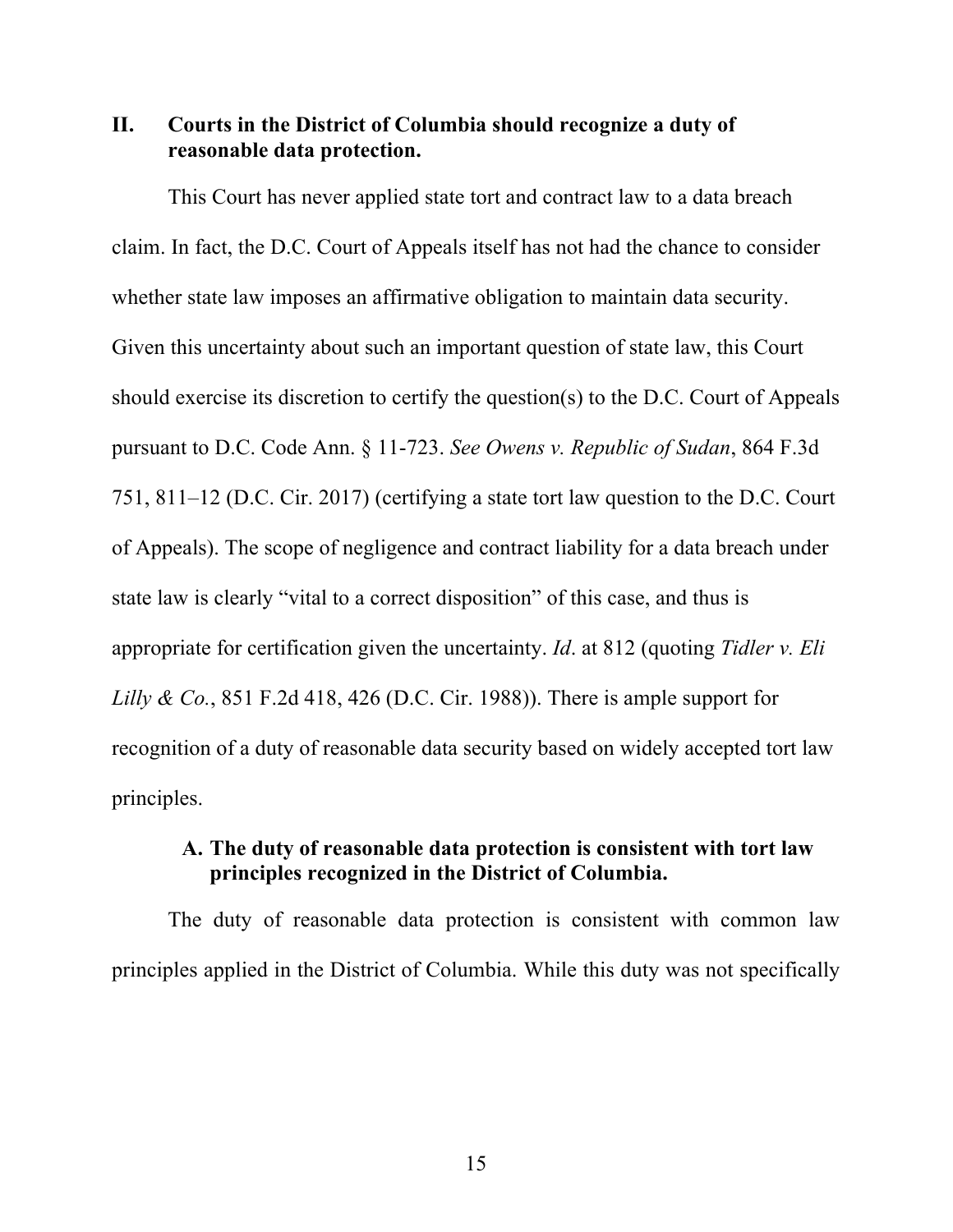enumerated as one of the original privacy torts<sup>25</sup>, these four torts do not preclude the recognition of other duties in privacy cases. Danielle Keats Citron, *Mainstreaming Privacy Torts*, 98 Cal. L. Rev. 1805, 1836 (2010) [hereinafter Citron, *Mainstreaming Privacy Torts*]. Many new types of privacy injuries have emerged over the years that require the adaptation of traditional tort principles to new claims. This is especially true in the data breach context.

The immense scale of harms stemming from data breaches were inconceivable to courts and litigants during the first half of the 20th Century. Just as Prosser reconceived an approach to Warren and Brandeis' privacy torts by "look[ing] to existing law to construct the four privacy torts, courts could look to mainstream tort concepts to tackle contemporary privacy injuries." *Id.* at 1835–36.

As Professor Danielle Citron has explained, there are several ways in which mainstream tort concepts map onto contemporary privacy injuries, creating claims that are "'new wrinkles' on established rules rather than . . . radical changes in law."

<sup>&</sup>lt;sup>25</sup> The privacy tort was first conceived by Samuel Warren and Louis Brandeis in 1890. Samuel D. Warren & Louis D. Brandeis, *The Right to Privacy*, 4 Harv. L. Rev. 193, 195 (1890). Seventy years later, Dean Prosser, following a comprehensive survey of state common law privacy cases, concluded there were in fact four privacy torts, including: (1) unreasonable intrusion upon a person's seclusion; (2) appropriation of someone's name or likeness; (3) unreasonably giving publicity to a person's private life; and (4) publicizing someone in a false light. William L. Prosser, *Handbook of the Law of Torts* 829–42 (3d ed. 1964). Prosser's taxonomy continues to shape modern privacy tort law, but does not preclude other privacy claims.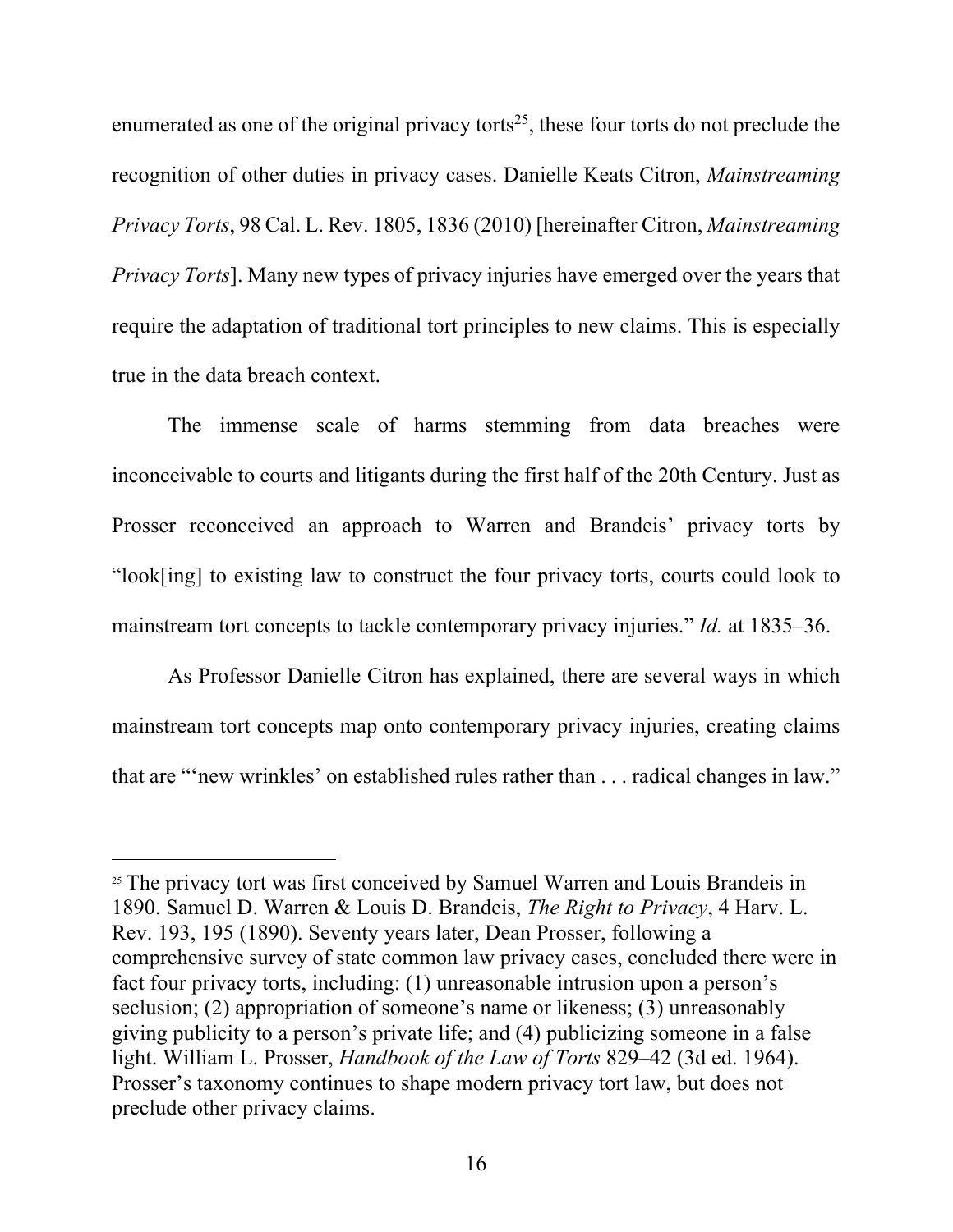*Id*. These include: (1) the use of the strict-liability rule of *Rylands v. Fletcher*, [1868] 3 L.R.E. & I. App. 330, 339–40 (H.L.), to encompass leaks of sensitive personal information, giving companies liability for all data breach damages that are "the natural consequence of [the personal information's] escape;" and (2) the use of the breach of confidence tort to address unwanted disclosures of personal information. Citron, *Mainstreaming Privacy Torts*, *supra*, at 1844–50. Professors Richards and Hartzog have noted also that "While there are antecedents to Protection from common law duties owed by bodyguards (for physical protection) and banks and lawyers (for protection of secrets and money), Protection has taken on particular importance in the digital age." Neil Richards & Woodrow Hartzog, *Taking Trust Seriously in Privacy Law*, 19 Stan. Tech. L. Rev. 431, 466 (2016).

Courts have followed Professor Citron's approach in recognizing the duty to provide reasonable data security based on established tort doctrines. For example, the Pennsylvania Supreme Court recently held that data collectors have a duty of reasonable data security based on an "application of an existing duty to a novel factual scenario, as opposed to the imposition of a new, affirmative duty." *Dittman v. UPMC*, 196 A.3d 1036, 1046 (Pa. 2018). This follows Prosser's approach of "borrowing from doctrine and focusing on injury prevention and remedy" to create the four enumerated privacy torts. Citron, *Mainstreaming Privacy* Torts, *supra* at 1806. Furthermore, the expansion of this duty mirrors the historic expansion of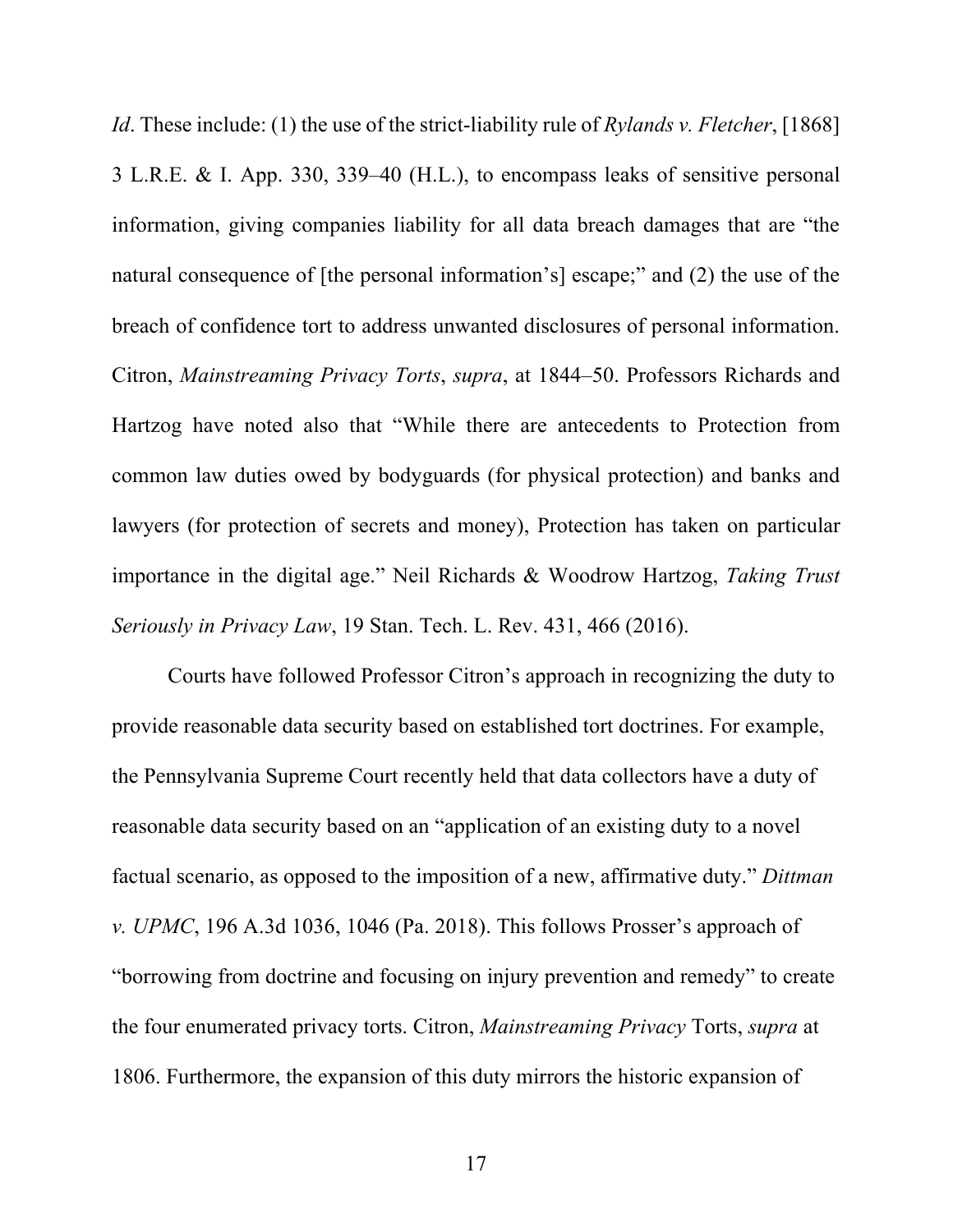torts more broadly, including in the evolution of torts to recognize the increased risk of injury, loss of a chance, and fear of disease.

Other courts have already recognized the duty to provide reasonable data security based on the tort doctrines of negligence, the affirmative duty to refrain from causing others harm, the foreseeability of harm, and the fiduciary duties that apply based on the special relationship between the parties. *See, e.g.*, *In re Sony Gaming Networks & Customer Data Sec. Breach Litig*., 996 F. Supp. 2d 942, 966 (S.D. Cal. 2014); *In re Arby's Restaurant Group, Inc. Litigation*, No. 1:17-cv-514- AT, 2018 WL 2128441, at \*4-5 (N.D. Ga. Mar. 5, 2018); *Daly v. Metropolitan Life Insurance Co.*, 782 N.Y.S. 2d 530, 535 (N.Y. Sup. Ct. 2004); *Jones v. Commerce Bancorp, Inc*., No. 06-cv-835-HB, 2006 WL 1409492, at \*1–2 (S.D.N.Y. May 23, 2006); *Dittman*, 196 A.3d at 1038; and *Spade v. United States*, 763 F. App'x 294, 296 (3d Cir. 2019) (remanding a case for consideration of *Dittman*'s effect if FECA does not separately bar the claim).

In determining the existence of a duty owed to a plaintiff, D.C. courts have applied a "foreseeability of harm" test, which is based on the recognition that "duty must be limited to avoid liability for unreasonably remote consequences. . . . *Inherent also in the concept of duty is the relationship between the parties out of which the duty arises*." *Hedgepeth v. Whitman Walker Clinic*, 22 A.3d 789, 794 (D.C. 2011) (alteration in original). "Indeed, the [D.C. Court of Appeals] cases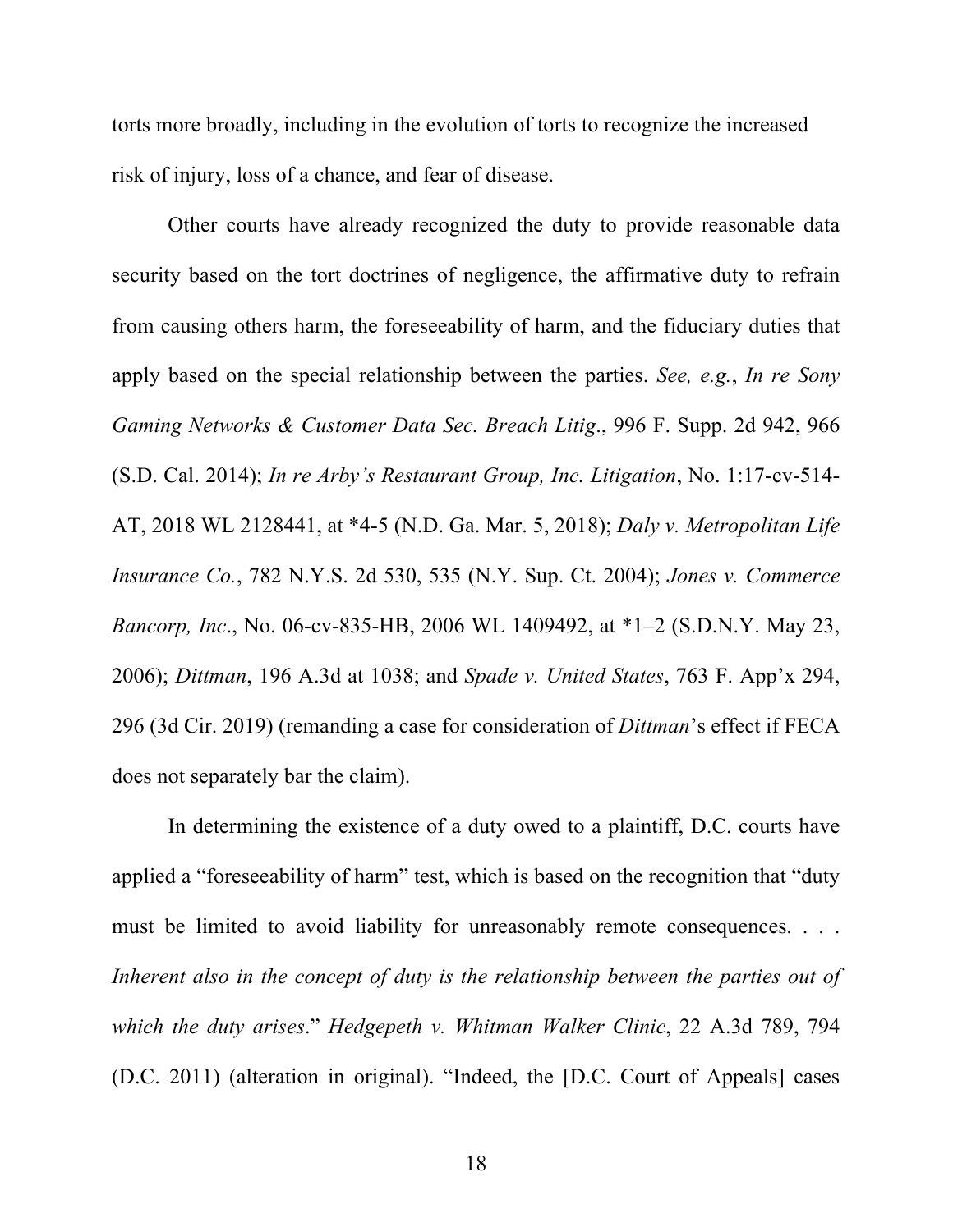suggest a sliding scale: If the relationship between the parties strongly suggest a duty of protection, then specific evidence of foreseeability is less important, whereas if the relationship is not of a type that entails a duty of protection, then the evidentiary hurdle is higher." *Workman v. United Methodist Comm.*, 320 F.3d 259, 265 (D.C. Cir. 2003).

An additional basis for this duty lies in the fiduciary relationship between CareFirst and its customers. By requiring consumers to provide intimate personal data—and profiting from the collection and storage of this data—CareFirst enters into a relationship of trust and confidence that goes beyond its contractual duties. As Professor Jack Balkin has explained, online service providers who collect, analyze, use, sell, and distribute personal information serve as "information fiduciaries" who should have special duties similar to those of other professional fiduciaries like doctors or lawyers. Jack M. Balkin, *Information Fiduciaries and the First Amendment*, 49 U.C. Davis L. Rev 1183, 1225 (2016). Companies like CareFirst that collect personal data from consumers should thus be treated as fiduciaries and be liable if they do not satisfy their duty to protect the sensitive data that they collect.

Unlike consumers, businesses know where and how the consumer data they have collected is stored. They have direct control over the storage and security of personal information and can prevent data breaches from happening in the first instance. Consumers, on the other hand, cannot directly protect their information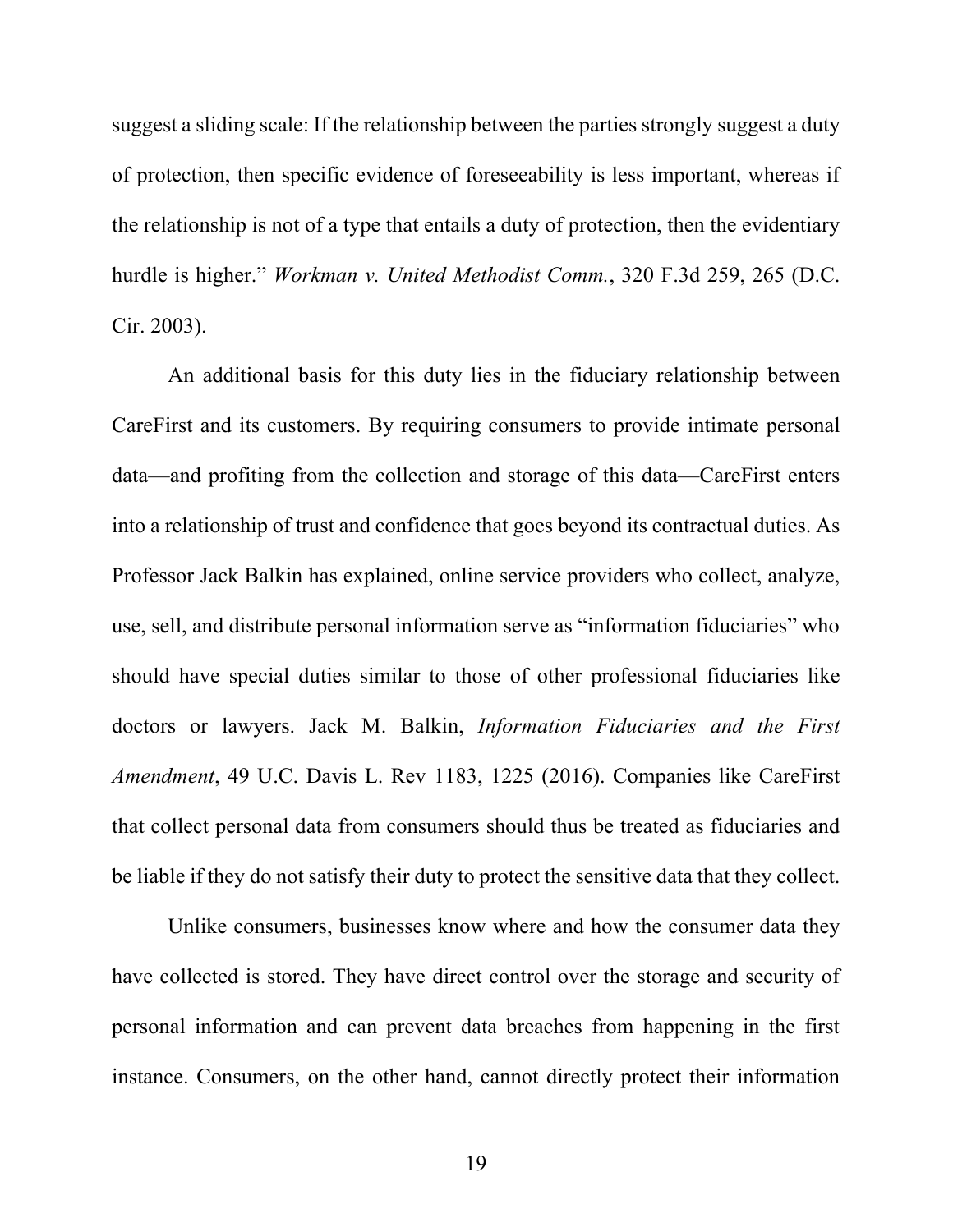once it has been collected by a business; their control is limited to containing harm if a breach does occur. This places companies in the best position to implement adequate precautions to protect consumer data.

Efficiency is maximized when businesses are incentivized to implement data security precautions. Economic theory dictates that that the party who is in the best position to avoid harm—the least cost avoider—should bear the costs of an accident. Guido Calabresi, *The Costs of Accidents: A Legal And Economic Analysis* 135 (1970) ("A pure market approach to primary accident cost avoidance would require allocation of accident costs to those acts or activities (or combinations of them) which could avoid the accident costs most cheaply."); Ronald Coase, *The Problem of Social Cost*, 3 J. Law & Econ. 1 (1960) (articulating a theory of cost allocation to promote efficient allocations of property resources). Liability rules that hold a leastcost avoider responsible for unreasonable conduct thus create the socially efficient outcome of least consequential harm at least preventative cost.

Correctly identifying the least-cost avoider becomes particularly important where transaction costs are high, as in the case of one party injuring a large and diffuse group of individuals. Calabresi, *supra*, at 135–38; *see* Harold Demsetz, *When Does the Rule of Liability Matter?*, 1 J. Legal. Stud. 13, 27–28 (1972) (arguing that when transaction costs are high, the legal system can "improve the allocation of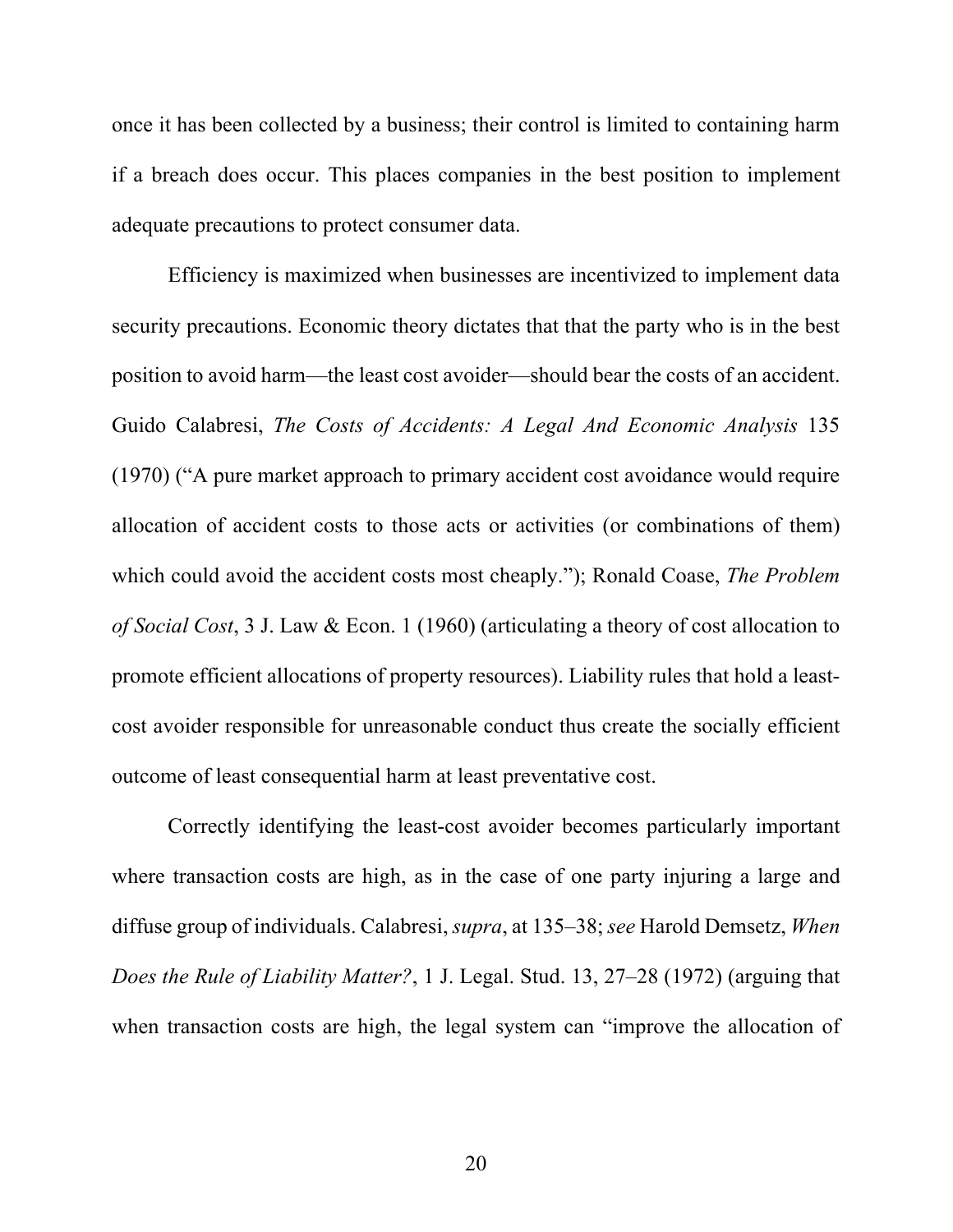resources by placing liability on that party who in the usual situation could be expected to avoid the costly interaction most cheaply").

"Database operators"—such as companies that collect and store consumer data—"constitute the cheapest cost avoiders vis-à-vis individuals whose information sits in a private entity's database." Danielle Keats Citron, *Reservoirs of Danger: the Evolution of Public and Private Law at the Dawn of the Information Age*, 80 Southern Cal. L. Rev. 241, 284 (2007) [hereinafter Citron, *Reservoirs of Danger*] (arguing that data brokers should be strictly liable for unsecure databases and data breaches). A company maintaining databases of consumer data "has exclusive knowledge about, and control over, its information system," giving them "distinct informational advantages about the vulnerabilities in their computer networks" which are critical for effective minimization of threats. *Id.* at 285. These companies have information about how personal data is stored and protected that consumers lack and thus "sit[] in the best position to make decisions about the costs and benefits of its information-gathering" and distribution. *Id.*

Consumers do not have the ability to avoid these breaches because they "have no information about, and have no practical means to find out, where their personal data resides" or how it is protected. *Id.* at 285–86; *see also Understanding Consumer Attitudes About Privacy: Hearing Before the Subcomm. on Commerce, Manufacturing, and Trade of the H. Comm. on Energy & Commerce*, 112th Cong.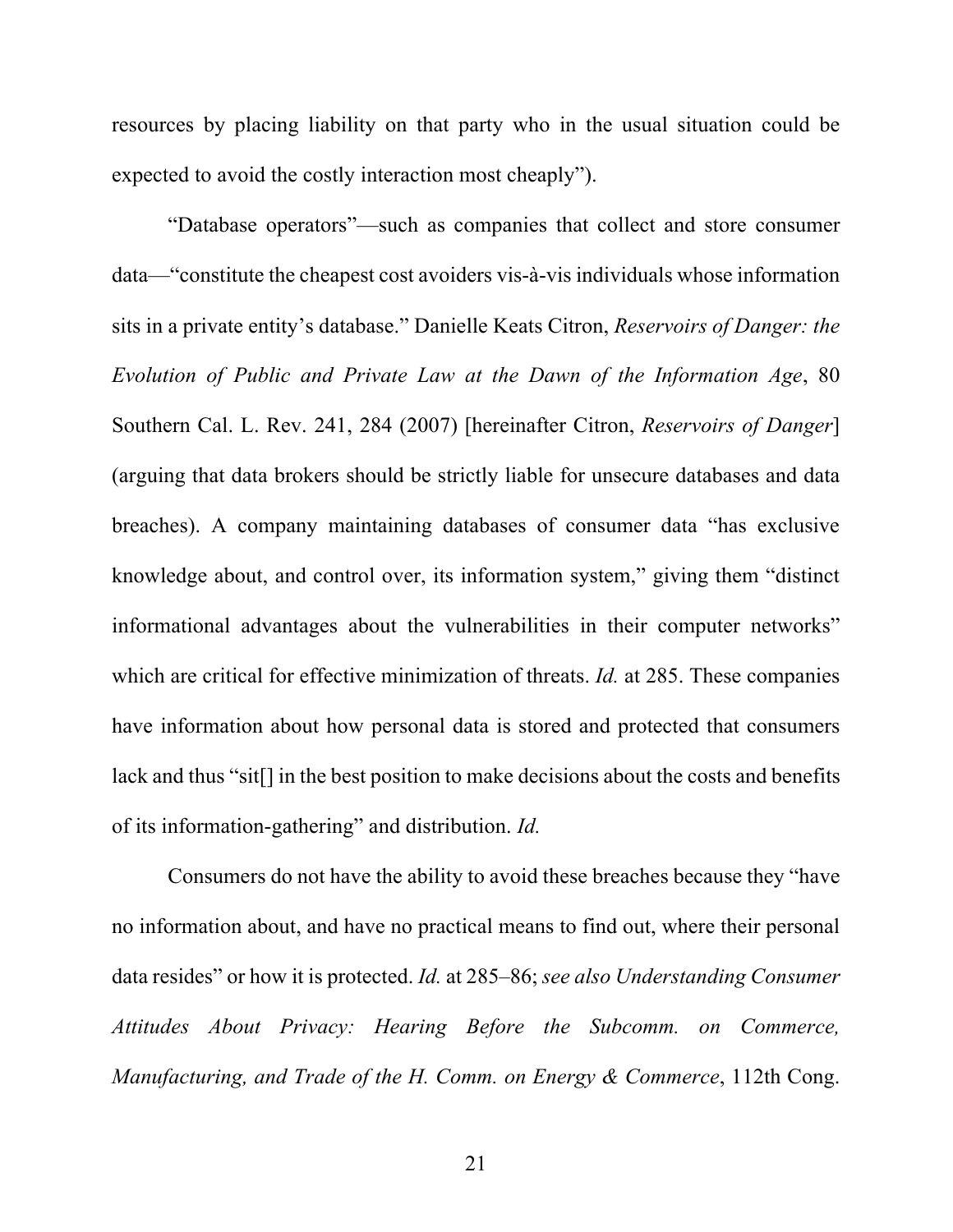102–03 (2011) (statement of Prof. Alessandro Acquisti)<sup>26</sup> ("Research has suggested that US consumers are often ill-informed about the collection and usage of their personal information, and the consequences of those usages. This puts them in a position of asymmetric information, and sometimes disadvantage, relative to the data holders that collect and use that information.").

Even if consumers knew where to look, they "cannot detect and understand the security offered" by database operators. Citron, *Reservoirs of Danger*, *supra*, at 284-85. "Even individuals knowledgeable about information security will find it difficult to assess how well a database system is designed and implemented." *Id.* at 285. And even if consumers did know how to secure their data, "it is unclear what [they] could do if informed about a database operator's vulnerabilities." *Id.*

Unlike the companies, consumers cannot effectively insure against the risk of identity theft. *Id.* Experts have found that identity theft insurance "falls way short" of what consumers need. Priya Anand, *Is Identity-Theft Insurance a Waste of Money?* MarketWatch (Mar. 31, 2014). <sup>27</sup> Unlike car insurance, which covers car damage and personal injuries, identity theft insurance doesn't cover the injuries consumers suffer after their identity is stolen. Nancy Mann Jackson, *Identity Theft* 

<sup>26</sup> https://www.gpo.gov/fdsys/pkg/CHRG-112hhrg74605/pdf/CHRG-

<sup>112</sup>hhrg74605.pdf.

<sup>27</sup> http://www.marketwatch.com/story/is-identity-theft-insurance-a-waste-ofmoney-2014-03-31.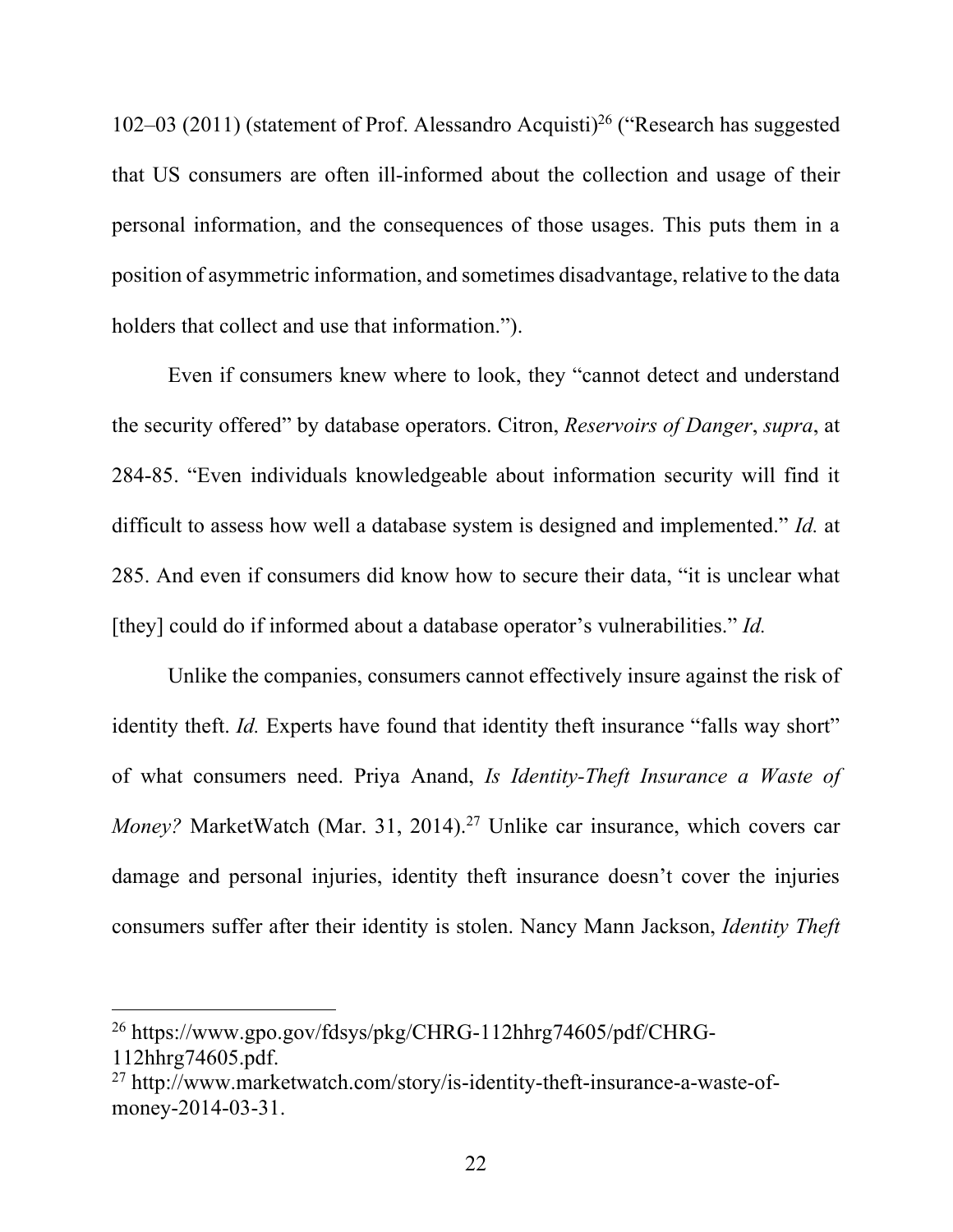*Insurance: How Does It Work and Will It Save Your Good Name?*, Bankrate (June 15, 2015). <sup>28</sup> These policies reimburse for certain enumerated costs: phone bills, notary and certified mailing costs, lost wages, or attorney fees. *Id.* However, they fail to reduce the most substantial cost: "the time and hassle required to rectify the situation." *Id.*

A recent report by the Government Accountability Office described the responsibility of entities that hold consumer information to protect that data, citing experts who stated that "the burden should not be on consumers to protect data they do not control." *GAO Data Breaches*, *supra*, at 14. A recent Senate report on the Equifax data breach expressed the same sentiment. *How Equifax Neglected Cybersecurity*, *supra*, at 1 (noting that "a consumer taking appropriate care of this information may not be enough to keep PII out of the hands of criminal hackers" because "businesses collect and compile data about their customers and potential customers").

However, correct allocation of responsibilities does not by itself result in the efficient minimization of harm. If companies are not adequately incentivized to implement adequate data security measures, then consumers will continue to be injured and face devastating downstream harms.

<sup>28</sup> http://www.bankrate.com/finance/insurance/insurance-identity-theft-1.aspx.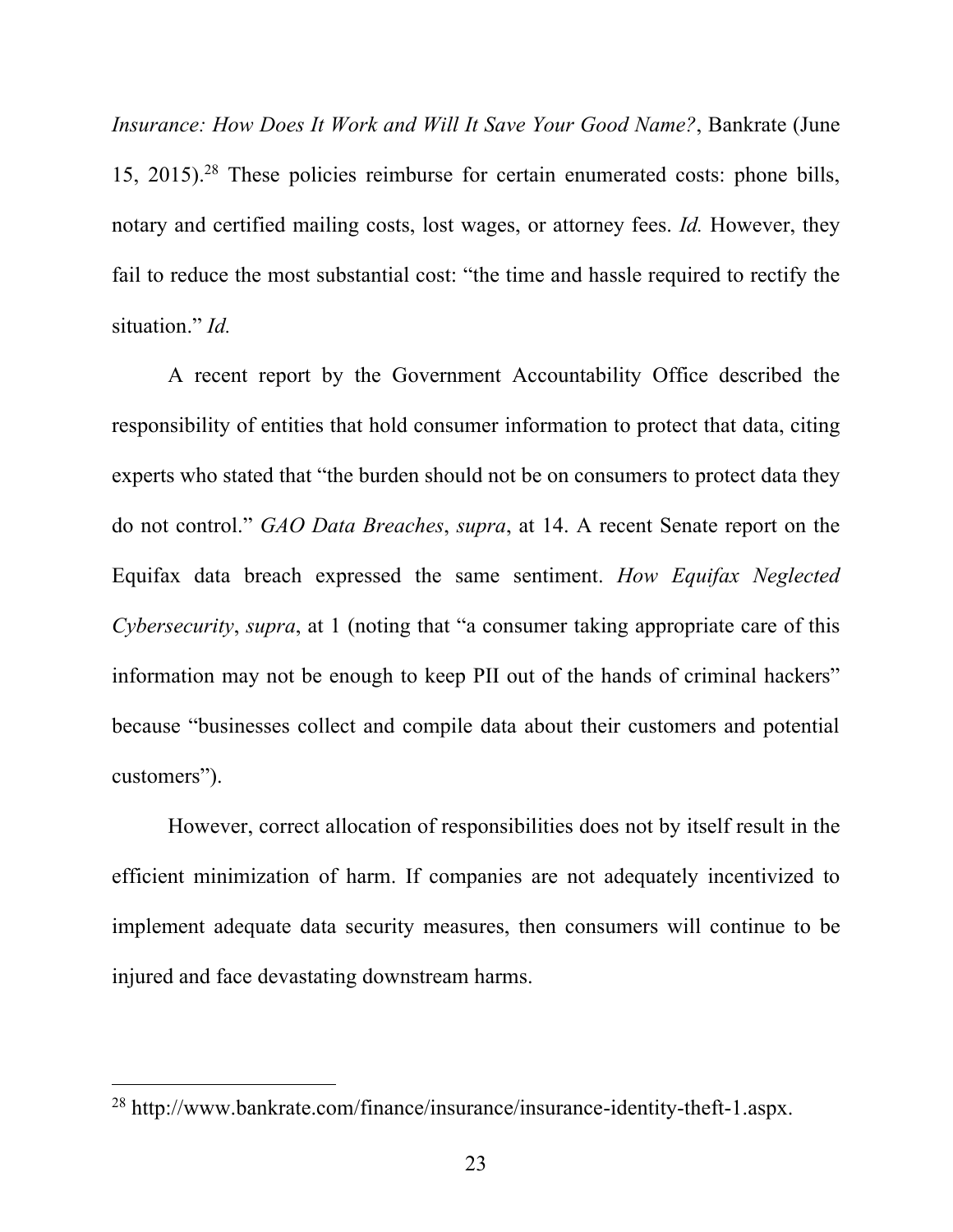## **B. Imposing a duty of reasonable data protection is necessary to incentivize adequate investment in data security.**

Market pressures<sup>29</sup> and regulations alone have not been sufficient to motivate companies to invest in adequate data security. Liability rules are crucial to incentivize mitigation of risk. Given the urgency of the data breach crisis, courts should remove barriers to data security litigation and ensure that companies collecting data bear the costs of data breaches.

Litigation is a commonly used mechanism to incentivize mitigation of risk. *See* Richard A. Posner, *Economic Analysis of Law* 491 (3d ed. 1986) (stating that the legal system determines "what allocation of resources would maximize efficiency" when "the costs of a market determination would exceed those of a legal determination"). Damages force defendants to internalize the full measure of the harm and take sufficient care to prevent future injury. *See Friends of the Earth, Inc. v. Laidlaw Envtl. Serv. (TOC), Inc.*, 528 U.S. 693, 185 (2000) (finding that civil penalties have a deterrent effect and can therefore prevent future injury).

 $29$  The data breach problem cannot be solved through simple market economics. Citron, *Reservoirs of Danger*, *supra*, at 286. Bringing together hundreds of millions of consumers to bargain with every database operator would be prohibitively expensive and logistically impossible. *Id.* "Large consumer blocks also encounter difficulty expressing collectively their relative preferences." *Id.* (internal quotation marks and modifications omitted). These substantial transaction costs counsel towards "imposing liability on the party best able to reduce costs" in order to result "in the most efficient allocation of resources." *Id.* at 286–87 (citing Demsetz, *supra*).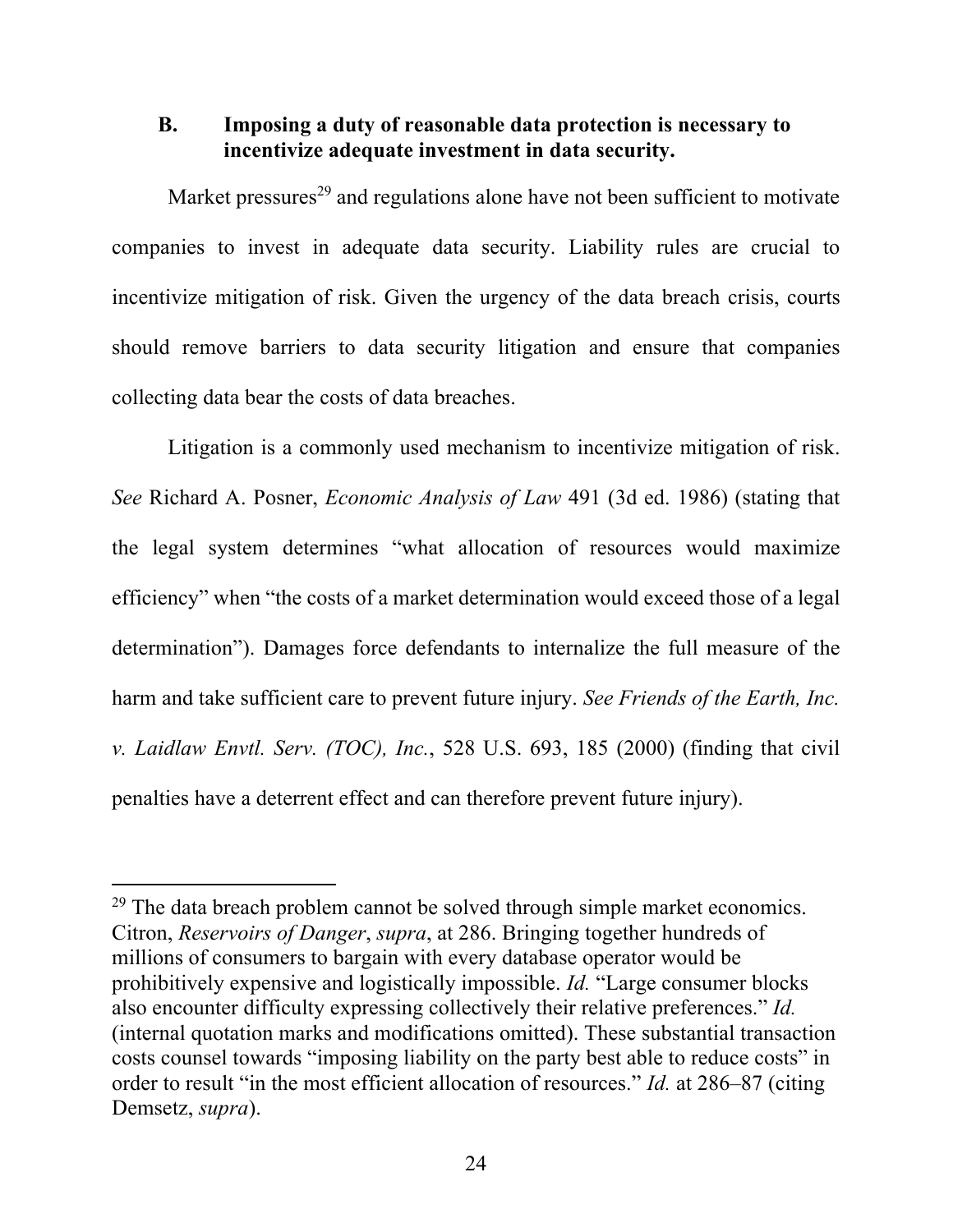Without court-imposed liability, there is little reason for a company to invest in prevention and mitigation. Companies have no incentive to invest in data protection because the cost of a data breach is minor as compared to their revenue. Examples of this discrepancy of scale include: Sony's 2014 breach cost only 0.9%- 2% of their projected sales revenue; Target's major 2013 breach cost the company only 0.1% of their annual sales; and Home Depot's 2014 breach cost less than 0.1% of their annual sales. Benjamin Dean, *Why Companies Have Little Incentive to Invest in Cybersecurity*, The Conversation (March 4, 2015). <sup>30</sup> This disincentivizes the least cost avoider from reasonably protecting personal data, instead creating a market failure in which companies take greater risks because consumers bear the costs of the risks. *Id.* 

This misallocation of liability allows companies to profit from consumers' personal information while leaving them to bear the immediate harms and downstream consequences of the company's failure to implement data security. For example, less than five years after the original data breach, CareFirst's customer data was breached again and social security numbers were compromised. CareFirst, *CareFirst Announces "Phishing" Email Incident; 6,800 Members Offered* 

<sup>30</sup> http://theconversation.com/why-companies-have-little-incentive-to-invest-incybersecurity-37570.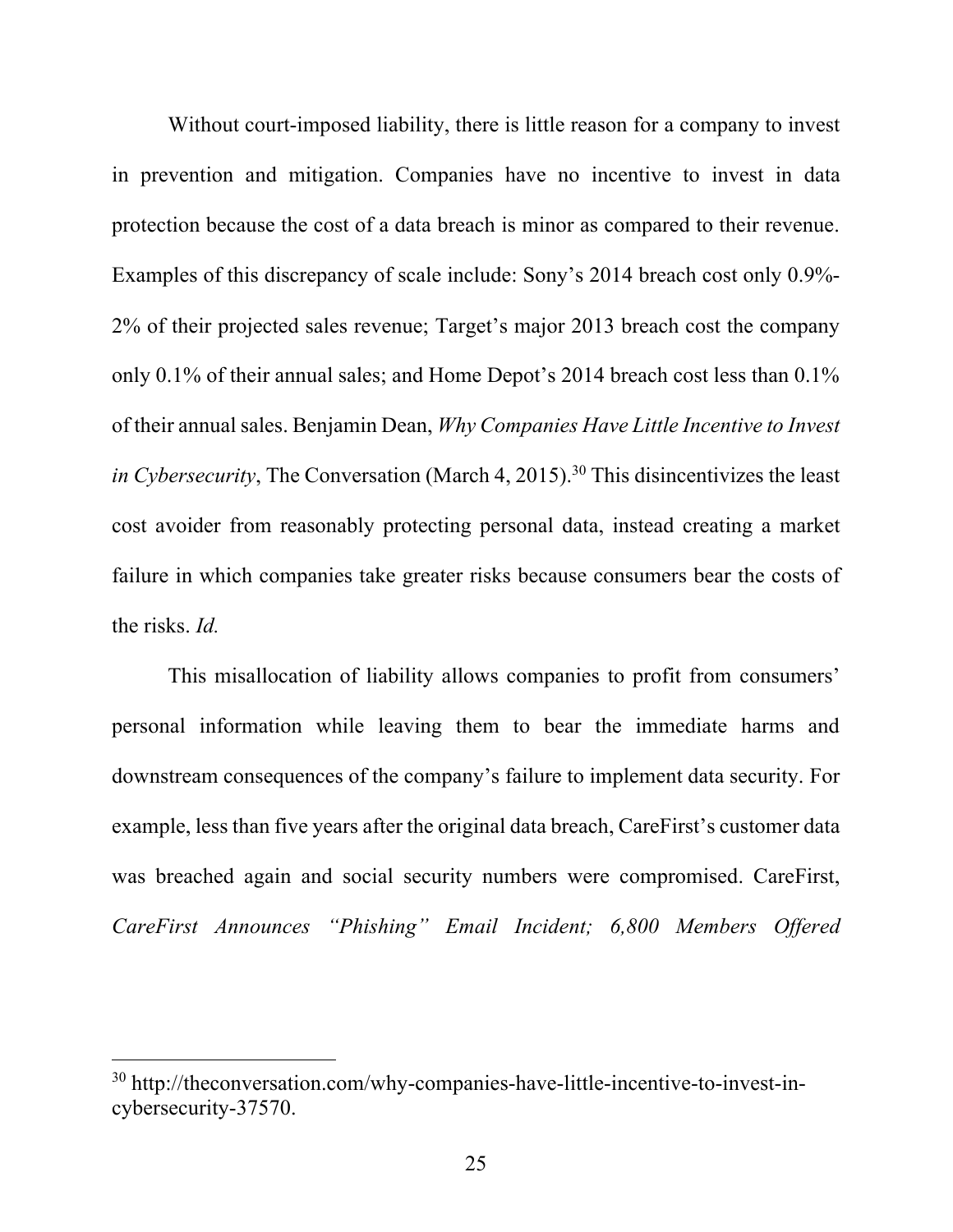*Protection* (March 30, 2018). <sup>31</sup> Even as Plaintiffs advocated for reimbursement for their expenditures resulting from the 2014 data breach, CareFirst failed to implement adequate security precautions to prevent additional data breaches from occurring.

As Professor Alessandro Acquisti has explained, rules that impose liability on parties responsible for data breaches serve "as a deterrent for firms by raising their expected costs of engaging in some harmful activity and compensating injured parties for their loss." Alessandro Acquisti & Sasha Romanosky, *Privacy Costs and Personal Data Protection: Economic and Legal Perspectives*, 24 Berkeley Tech. L. J. 1061, 1072 (2009). This simultaneously forces firms to invest in more secure data practices and ensures that privacy harms are adequately compensated.

It is both inefficient and morally wrong for consumers to bear the lion's share of costs from inadequate data security. Forcing victims of data breaches to prove that they suffered specific instances of identity theft connected to a specific data breach imposes an impossible burden on victims. Indeed, with mounting data breaches there may be no way to know *which* breach caused a particular instance of identity theft. *See BJS Victims of Identity Theft 2016*, *supra*, at 7 (finding that only 26% of U.S. identity-theft victims know how their personal information was obtained).

<sup>31</sup> https://member.carefirst.com/members/news/media-news/2018/carefirstannounces-phishing-email-incident-6800-members-offered-protection.page.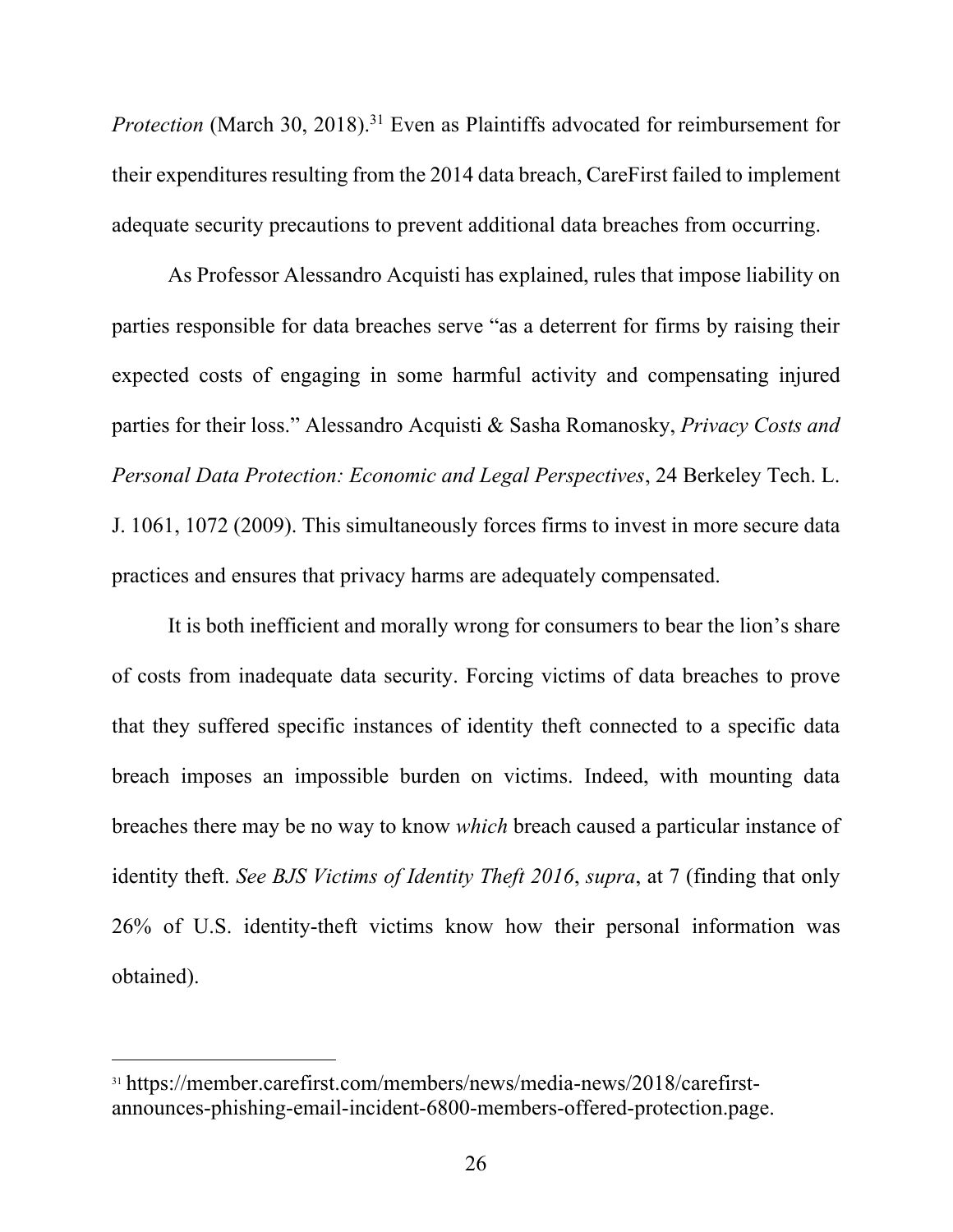#### **III. Consumers suffer actual damages when a data breach forces them to pay to prevent, mitigate, or counteract identity theft.**

This Court recently explained in *In re: OPM*, F. 3d, No. 17-5217 (D.C. Cir. June 21, 2019), that when Plaintiffs allege that hackers have obtained their sensitive personal information and have alleged specific instances of fraud, those allegations "support the inference that [Plaintiffs] face a substantial—as opposed to a merely speculative or theoretical—risk of future identity theft." *Id*., slip op. at 16. "It hardly takes a criminal mastermind to imagine how such information could be used to commit identity theft." *Id*., slip op. at 15. The purchase of "credit protection and/or repair services after learning of [a] data breach" are the "paradigmatic example of 'actual damages' resulting from the violation of privacy protections." *Id.*, slip op. at 32.

The lower court's reliance on *Randolph v. ING Life Ins. and Annuity Co.*, 973 A.2d 702 (D.C. 2009), is misplaced because that case involved the theft of a laptop, not the malicious hacking of sensitive personal information. As other courts have recognized, "there was no evidence [in *Randolph*] that the theft occurred for the specific purpose of obtaining the information on the laptop as opposed to the computer itself." *In re Equifax, Inc., Customer Data Sec. Breach Litig.*, 362 F. Supp. 3d 1295, 1316 (N.D. Ga. 2019).

Paying for mitigation services is the common-sense response to a data breach. The U.S. market for identity theft services was about \$3 billion annually from 2015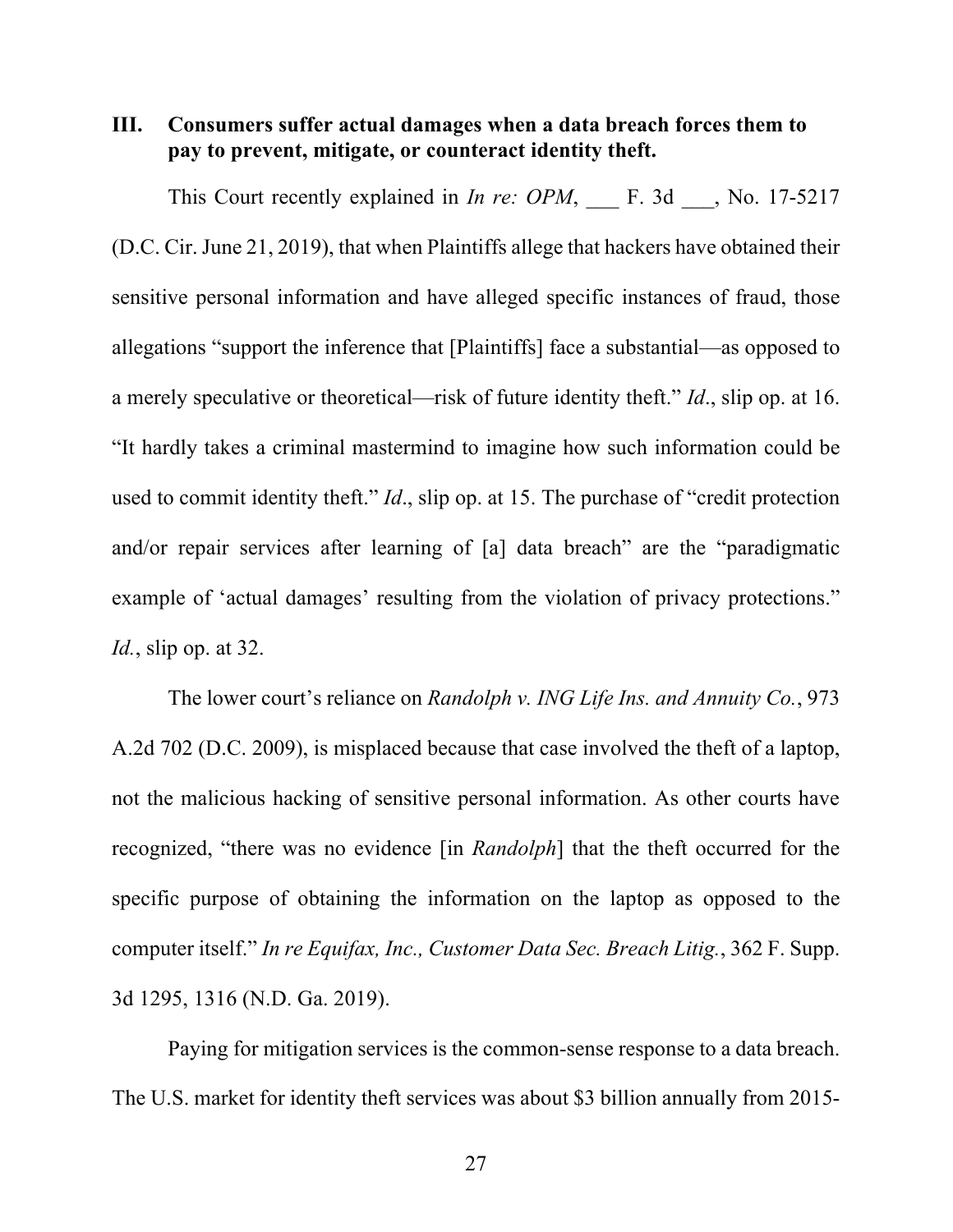2017. *GAO Data Breaches*, *supra*, at 7–8. A recent study found that 98% of victims of identity theft and 84% of non-victims of identity theft took preventative action. *BJS Victims of Identity Theft 2016*, *supra*, at 15. A simple search for "what to do after a data breach" instantly draws consumers to sources which advise prophylactic expenditures. Paul Wagenseil, *What to Do After a Data Breach*, Tom's Guide (Apr. 15, 2019). <sup>32</sup> The Federal Trade Commission's online resources for consumers also enumerate identity theft mitigation options for affected consumers. Fed. Trade Comm'n, Consumer Information, *Identity Theft: A Recovery Plan* (2016). <sup>33</sup> As previously discussed, these mitigation expenditures also make economic sense because early expenditure can sharply decrease the overall costs of a data breach.

Government and expert reports recommend that consumers rely on credit monitoring and other prophylactic services after a data breach, and advise businesses to provide these services to consumers after a breach occurs. For example, the Federal Trade Commission advises businesses experiencing data breaches to "consider offering at least a year of free credit monitoring or other support." Fed. Trade Comm'n, *Data Breach Response: A Guide for Business* 7 (2019). <sup>34</sup> The Department of Homeland Security has also recognized that "[a] mitigation product

<sup>32</sup> https://www.tomsguide.com/us/data-breach-to-dos,news-18007.html.

<sup>33</sup> *Available at* https://www.consumer.ftc.gov/articles/0235-identity-theftprotection-services.

 $34$  https://www.ftc.gov/system/files/documents/plain-language/pdf-0154 databreach-response-guide-for-business-042519-508.pdf.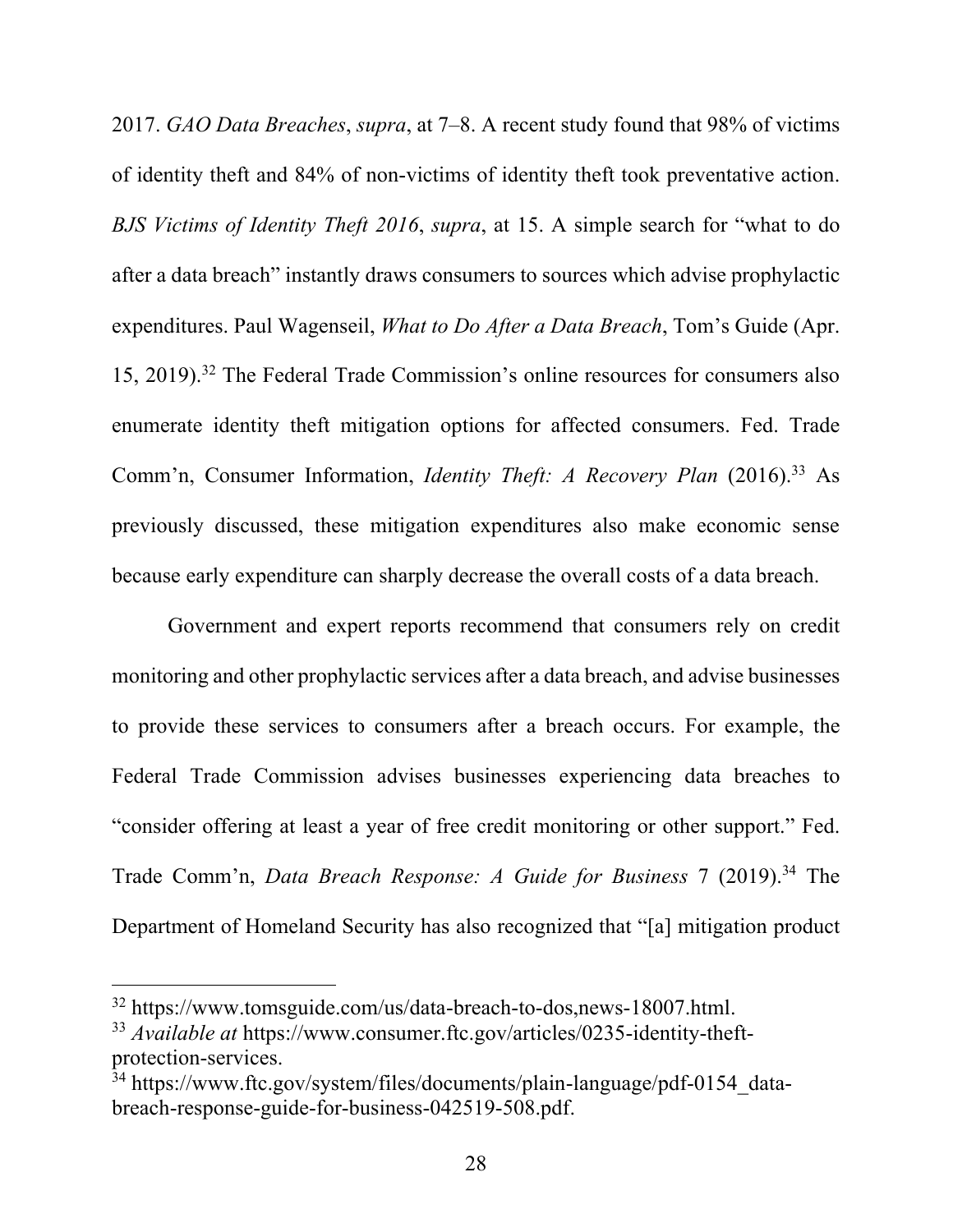that provides assistance to breach victims can be helpful" during data breaches. Dep't of Homeland Sec., Data Privacy and Integrity Advisory Comm., Report 2017- 01, *Best Practices for Notifying Affected Individuals of a Large-Scale Data Breach*  $(2017).$ <sup>35</sup> In addition, a recent report from Experian advised businesses that credit monitoring is a "major component of identity protection because it can detect and notify key financial changes." Experian Data Breach Resolution, *Data Breach*  Response Guide (2017).<sup>36</sup> State legislatures have even legally mandated this service. See, e.g., H. 4806, 190th Gen. Court, 2017-2018 Sess. (Mass. 2019).<sup>37</sup>

It is notable that this Court found in *In re OPM* that the costs of credit monitoring and repair services constituted "actual damages" under the Privacy Act. *In re OPM*, F.3d, slip op. at 32–35. The Supreme Court has made clear that damages under the Privacy Act are necessarily narrower than in other common law cases because of the doctrine of sovereign immunity. *See Doe v. Chao*, 540 U.S. 614 (2004) (holding that statutory damages are not available under the Privacy Act unless the plaintiff can prove "actual damages"); *FAA v. Cooper*, 566 U.S. 284 (2012) (denying recovery for harm caused by disclosure of HIV status because "actual damages" requires showing current economic harm for Privacy Act

<sup>35</sup> https://www.dhs.gov/sites/default/files/publications/DPIAC%20Recommenda tions%20Report%202017-01.pdf.

<sup>36</sup> http://www.experian.com/assets/data-breach/white-papers/experian-2017-2018 data-breach-response-guide.pdf.

<sup>37</sup> https://malegislature.gov/Laws/SessionLaws/Acts/2018/Chapter444.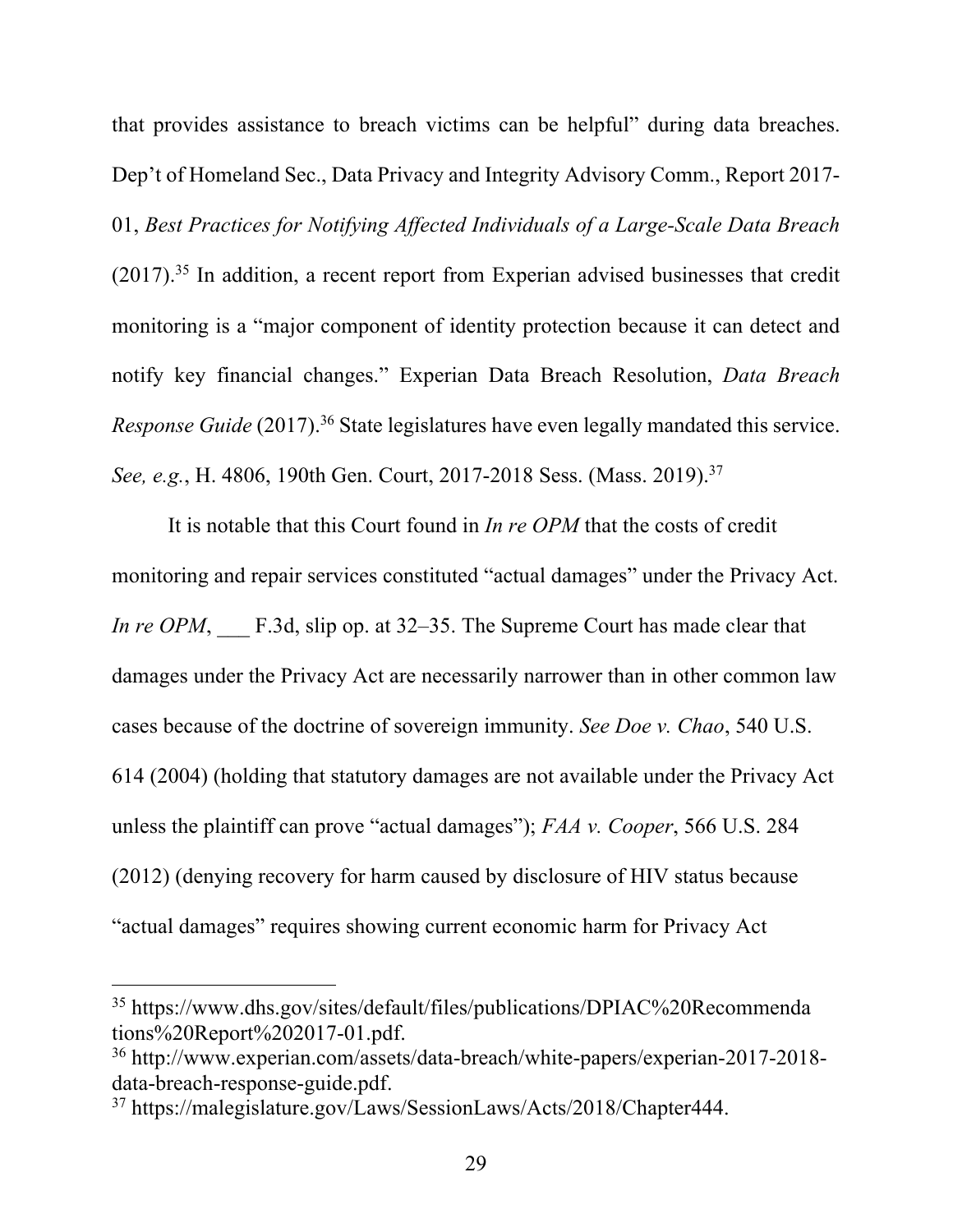claims); *see also* M. Ryan Calo, *Privacy Harm Exceptionalism*, 12 Co. Tech. L. J. 361, 361–63 (2014) (discussing the heightened standard for proof of harm that courts have previously applied in privacy cases).

\* \* \*

In order to combat the growing data breach crisis, courts should recognize that any company collecting personal information has a duty to protect the data that they collect, and they should be held liable when they fail to do so. Courts should not dismiss data breach claims where plaintiffs allege that hackers have obtained their sensitive personal information, fraud has occurred, plaintiffs have incurred reasonable mitigation expenses, and defendants have failed to take reasonable measures to safeguard the personal data they chose to collect.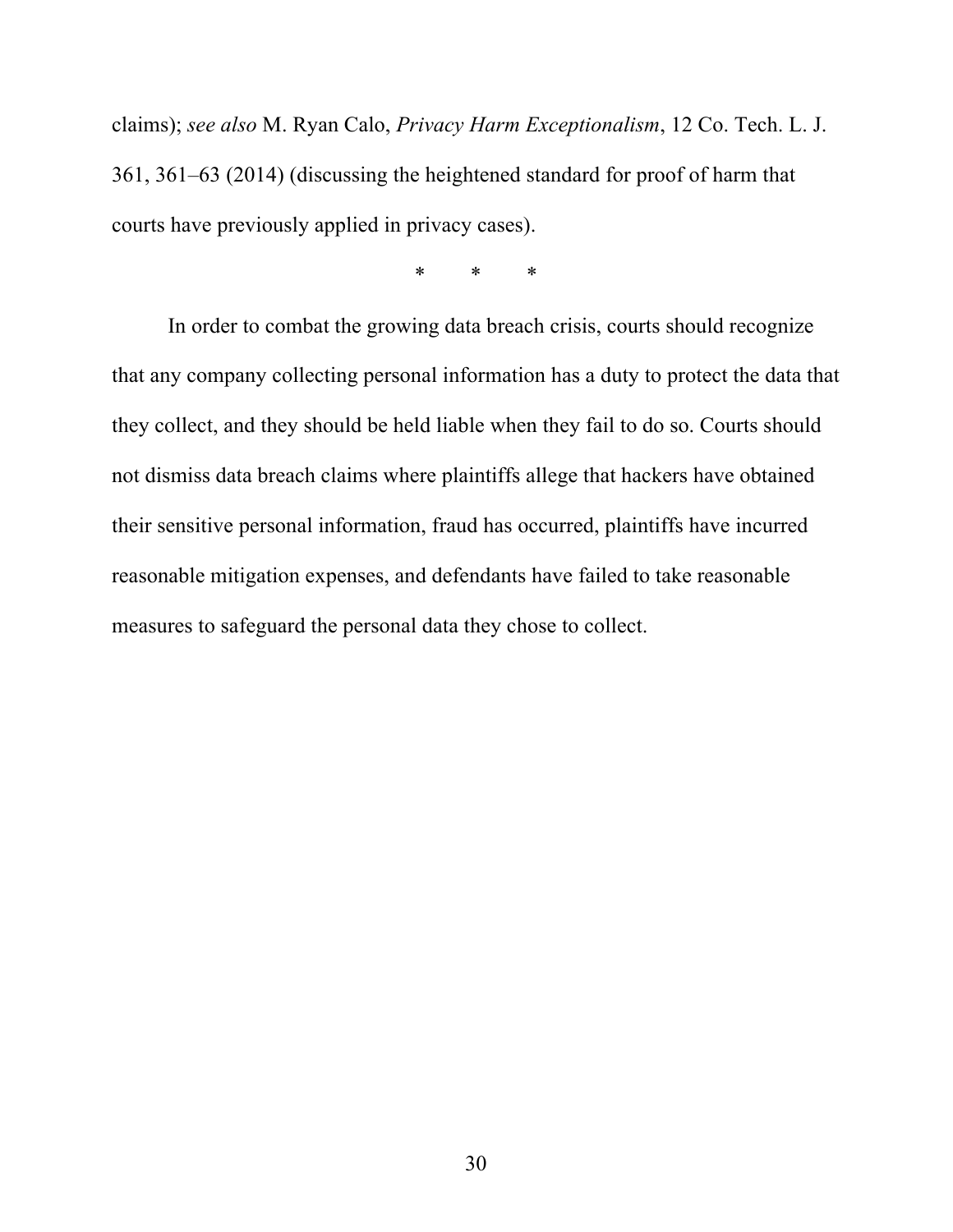## **CONCLUSION**

For the reasons explained above, *Amicus* respectfully requests this Court to

reverse the judgment of the district court.

Respectfully submitted,

\_\_\_*/s/ Marc Rotenberg*\_\_\_\_\_ MARC ROTENBERG ALAN BUTLER MEGAN IORIO Electronic Privacy Information Center 1718 Connecticut Ave. NW Suite 200 Washington, DC 20009 (202) 483-1140 rotenberg@epic.org

Dated: July 1, 2019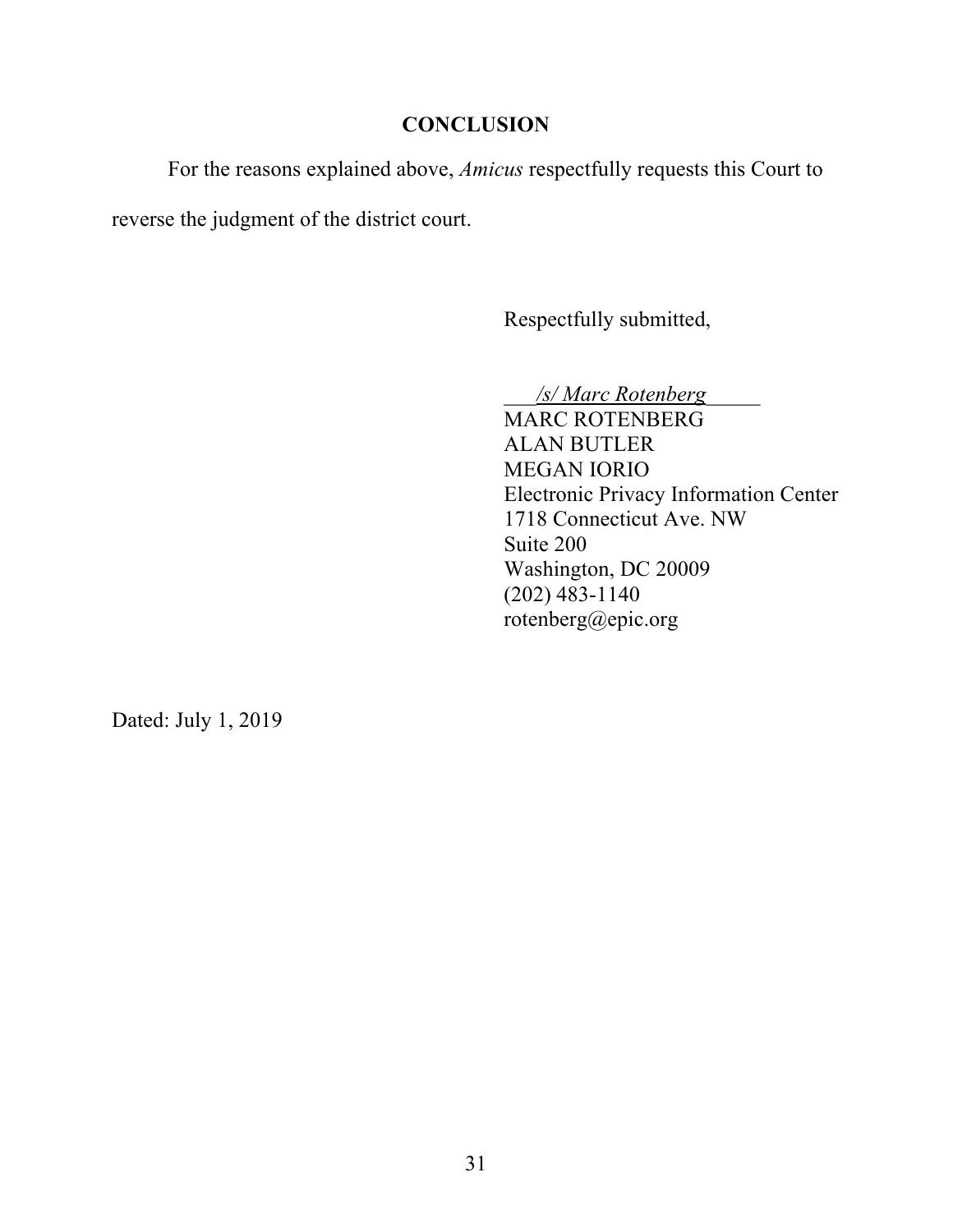### **CERTIFICATE OF COMPLIANCE**

I hereby certify that the foregoing brief complies with the typeface requirements of Federal Rule of Appellate Procedure 32(a)(5) and the type-style requirements of Federal Rule of Appellate Procedure 32(a)(6). The brief is composed in a 14-point proportional typeface, Times New Roman, and complies with the word limit of Federal Rule of Appellate Procedure 32(a)(7)(B) and D.C. Circuit Rule 32(e) because it contains 6,493 words, excluding the parts of the brief exempted under Federal Rule of Appellate Procedure 32(a)(7)(B)(iii) and D.C. Circuit Rule 32(e)(1).

> */s/ Alan Butler* ALAN BUTLER